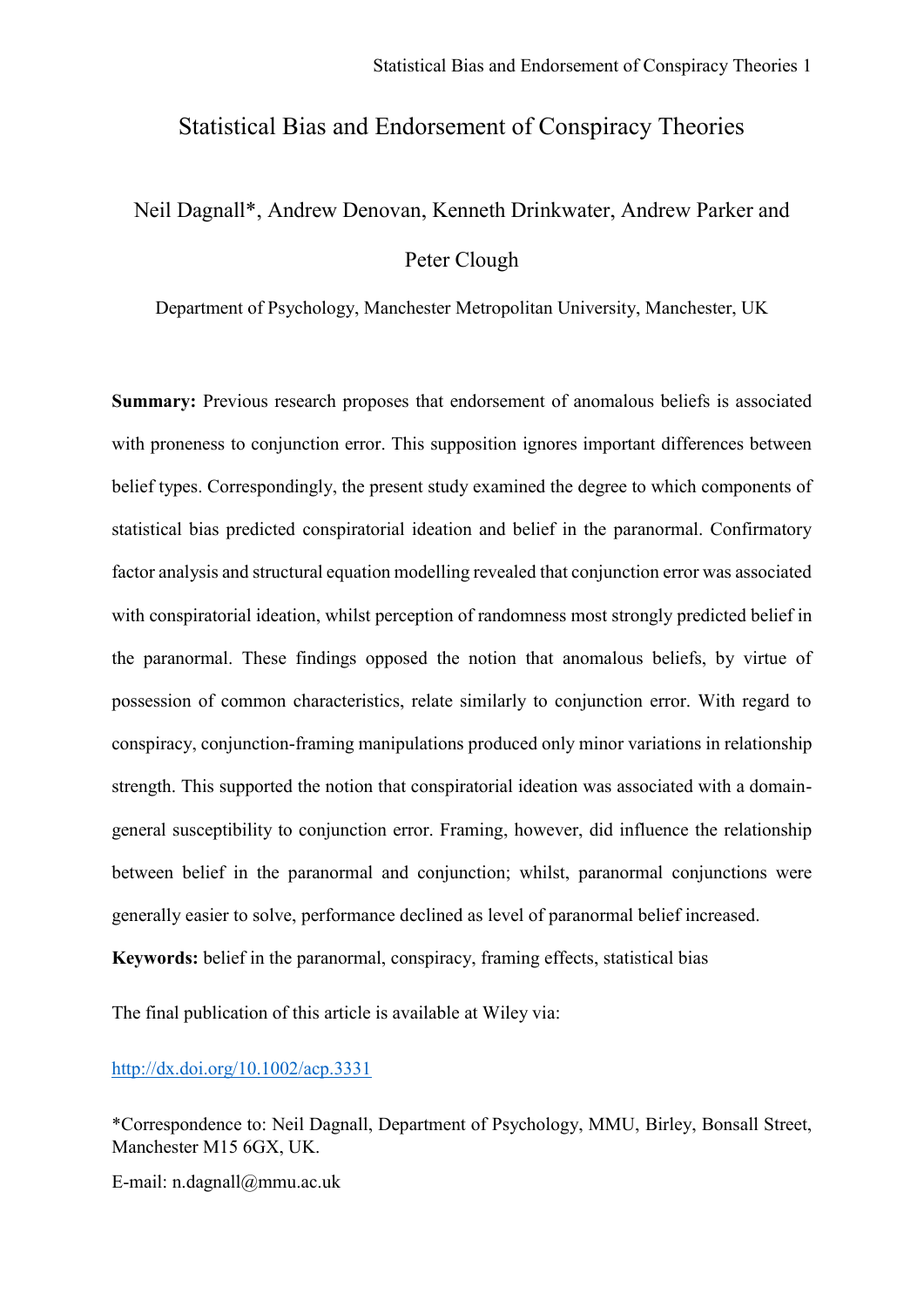Several studies report a link between endorsement of unconventional beliefs and proneness to statistical bias. Principally, belief in the paranormal (Dagnall, Drinkwater, Denovan, Parker, & Rowley, 2016; Dagnall, Drinkwater, Parker, & Rowley, 2014; Dagnall, Parker, & Munley, 2007; Rogers, Fisk, & Wiltshire, 2011; Rogers, Fisk, & Lowrie, 2016), and latterly endorsement of conspiracy theories (Brotherton & French, 2014). However, few studies consider the degree to which belief types are differentially associated with components of statistical bias (i.e., perception of randomness and conjunction error), and whether relationship strength varies as a function of framing. This paper examined these important questions (primarily) in the context of conspiratorial beliefs.

## **Conspiracism**

Current academic interest in the psychological correlates of conspiratorial ideation is high. Despite this, there remains no single, commonly recognised definition of conspiracy (Sunstein & Vermeule, 2009). Generally, conceptual delineations share the assumption that conspiracy theories comprise multiple actors, who collude in order to orchestrate malevolent plots(Barron, Morgan, Towell, Altemeyer, & Swami, 2014). More recently, theorists also conceptualise conspiracism as a coherent and distinct generalised political attitude or mentality (Imhoff & Bruder, 2014).

Endorsement of conspiracy theories occurs (usually) when individuals perceive official, predominant narratives as deficient, or there is no agreed/consensual explanation for socially/politically important events. Drawing upon these thematic elements, Brotherton and French (2014) describe a conspiracy theory as, "an unverified and relatively implausible allegation of conspiracy, claiming that significant events are the result of a secret plot carried out by a preternaturally sinister and powerful group of people" (p. 138).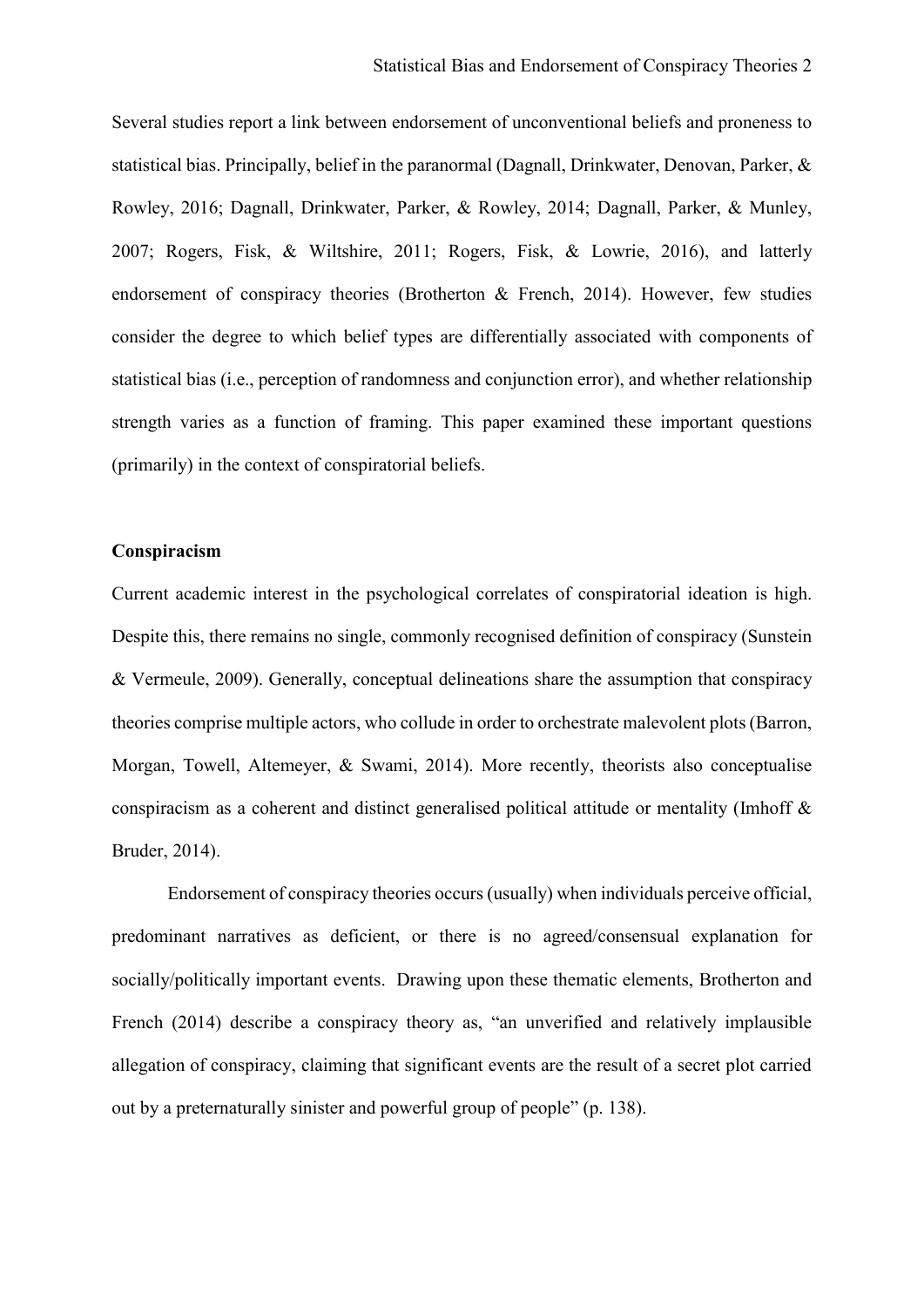## **Proneness to statistical bias and conspiracies**

Brotherton and French (2014) conducted two studies to determine whether endorsement of anomalous beliefs (conspiratorial ideation and belief in the paranormal) was associated with propensity to conjunction error. Conjunction fallacy occurs when individuals rate the likelihood of event co-occurrence higher than independent constituent elements (Tversky & Kahneman, 1982). In Study 1, participants completed an extended version of the Scenario Judgements Questionnaire (SJQ; Rogers, Davis, & Fisk, 2009), a measure of real-world conspiracy theory endorsement (Douglas  $&$  Sutton, 2011), and a general scale assessing belief in the paranormal (the Australian Sheep Goat Scale, ASGS; Thalbourne & Delin, 1993).

The SJQ assesses susceptibility to conjunction fallacy via vignettes. Each vignette described a situation, followed by three statements related to potential outcomes: two component statements (A & B), plus the statements combined (conjunction) (AB). For example, 'A group of students go to a popular pub after a lecture. The pub is only a five minute walk from the university and it is also close to town. There is a beer garden outside the pub.' Participants rate the probability that (i) it is a warm summer's day; (ii) there are people sitting in the beer garden; and (iii) it is a warm summer's day, and there are people sitting in the beer garden'. Furthermore, conjunctions appeared within three contexts (neutral, conspiratorial and implied paranormal event). Neutral referred to common everyday situations (e.g., café and horse race). Conspiratorial resembled allegations found in popular conspiracy theories, such as industrial and political concealment of reputation damaging information. Paranormal scenarios indicated the possibility of an ostensibly paranormal event (e.g., consulting a medium about a possible inheritance).

Stronger endorsement of conspiracies was moderately associated with greater numbers of conjunction errors. There was a trend for participants with higher belief in the paranormal to produce more mistakes (Rogers et al., 2009, 2011). However, paranormal belief-related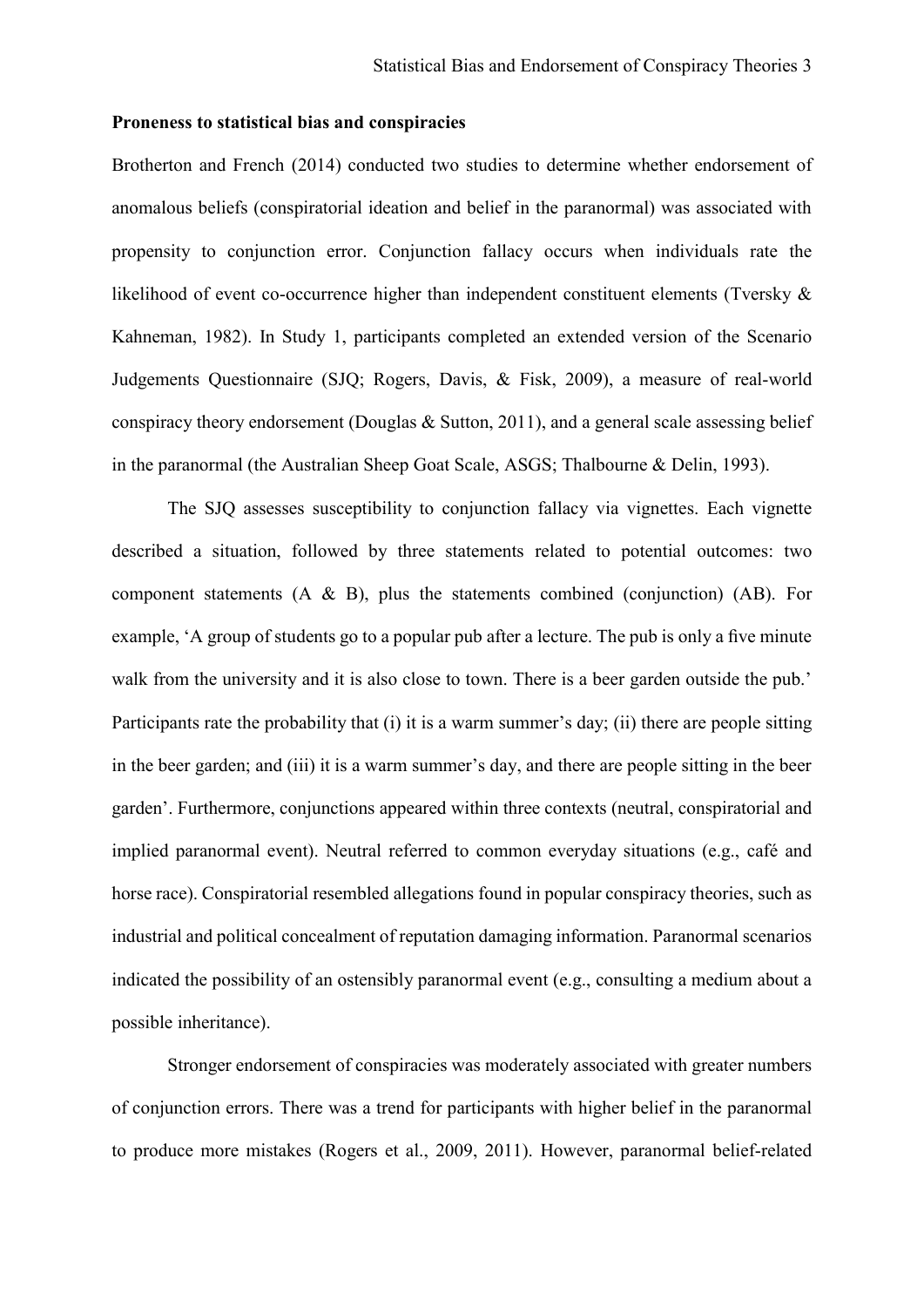effects were weak and bordered on the cusp of statistical significance. Thus, study 1 produced a qualified replication of Rogers' finding (Rogers et al., 2009, 2011); only median split analysis (not correlation) supported the notion that paranormal believers (vs. non-believers) were more prone to conjunction error. Additionally, contextual factors influenced susceptibility to conjunction bias. Participants made fewer errors on paranormal-based scenarios (vs. neutral or conspiracy-themed items).

Noting limitations arising from the use of particular conspiracies, principally high endorsement of an item referring to the death of Princess Diana, Brotherton and French (2014) undertook a second study. This acted as a replication and a test of reliability. Study 2 assessed conspiratorial ideation via the 'The Generic Conspiracist Beliefs Scale' (GBC; Brotherton, French & Pickering, 2013). The GBC is a psychometrically validated measure of universal belief in conspiracies.

Noting the weak association between belief in the paranormal and conjunction error, study 2 omitted this factor. Findings replicated the effects reported in Study 1. Stronger conspiracist ideation was associated with higher numbers of conjunction errors. In addition, framing had no effect on conjunction error rate. Correspondingly, Brotherton and French (2014) concluded that belief in conspiracies was associated with domain-general susceptibility to conjunction fallacy. However, recent work by Dieguez, Wagner-Egger and Gauvrit (2015), found no relationship between the ability to detect randomness within binary strings and conspiracist ideation. This may be attributable to the fact that Dieguez et al (2015) examined perception of randomness via approximate-complexity rather than probabilistic reasoning.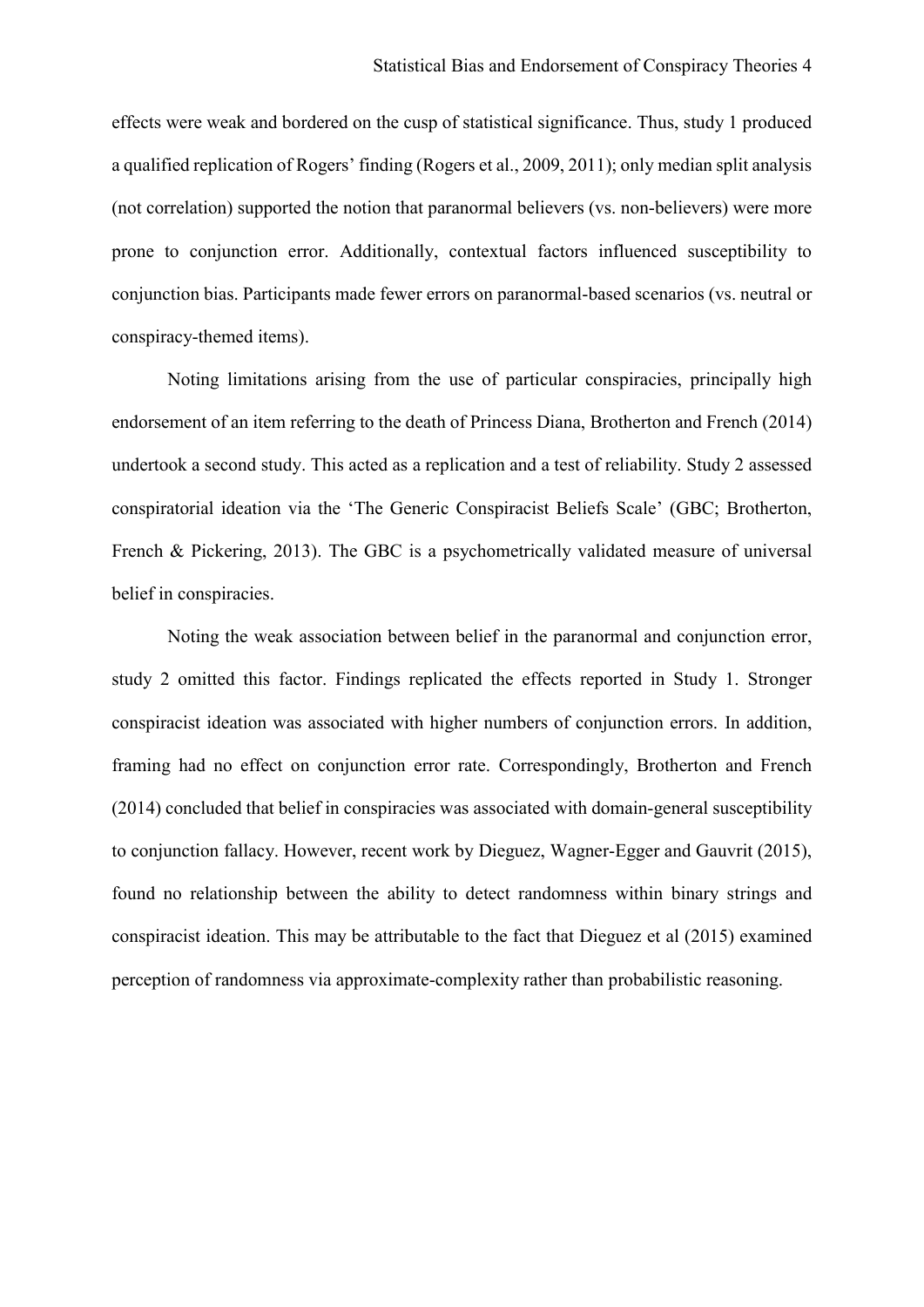## **Proneness to statistical bias and belief in the paranormal**

Previous work has focused on relationships between statistical bias and belief in the paranormal. It is important to consider this body of research because it informed the approach used by Brotherton & French (2014).

There is an established research tradition explicating links between belief in the paranormal and reasoning bias (cf. Blackmore & Troscianko, 1985). Building on seminal work, Dagnall et al (2007) examined whether belief in the paranormal was associated with specific failures in probabilistic reasoning. Participants completed the Revised Paranormal Belief Scale (R-PBS) (Tobacyk, 2004) alongside a series of problem-solving tasks: perception of randomness (likelihood of sequence occurrence), base rate (prospect of a stated outcome in relation to prior odds), conjunction fallacy (determining whether co-occurring events were more likely than constituent elements) and derivation of expected value (evaluating odds in order to maximise winnings). Analysis indicated that a deficit related to misperception of randomness (wrongly inferred causality) best predicted belief in the paranormal.

This outcome was consistent with Brugger & Taylor (2003), who reported that paranormal believers were more likely to view coincidences (co-occurring random events) as meaningful. The Dagnall et al. (2007) paper was important because it recognised a link between faulty ascription of causality (misperception of chance) & belief in the paranormal. Collectively, these studies indicated that misperception of chance (inaccurate perception of randomness, illusory causation) was an important prognosticator of paranormal belief.

Rogers et al. (2009) contended that methodological limitations within the Dagnall et al. (2007) study resulted in an underestimation of the importance of conjunction error. Accordingly, Rogers compared believers vs. non-believer performance on conjunctions (paranormal vs. non-paranormal). Believers made more errors, although response format (probability *vs*. frequency estimations) had no effect. Additionally, participants produced fewer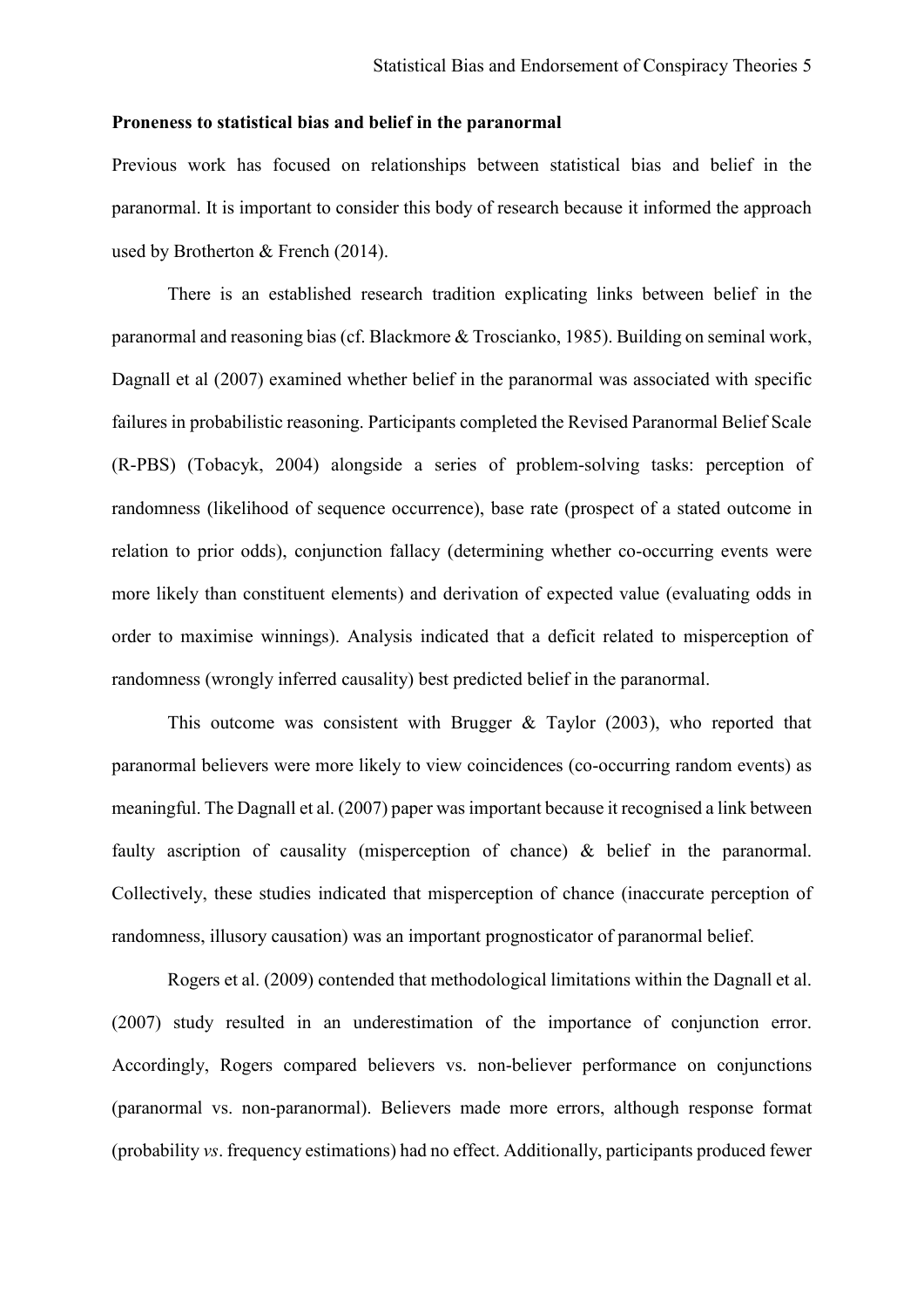conjunction errors for paranormal events. Building on these findings, Rogers et al. (2011) performed a further study. This time, each problem type (paranormal vs. non-paranormal) comprised two events (virtually co-occurring vs. temporally disjointed). Believers again, regardless of problem & event manipulation, produced more conjunction errors.

Due to the weak and inconsistent nature of effects observed within the Rogers et al studies, further research considering the relative importance of conjunction (vs. perception of randomness) was undertaken. Specifically, Dagnall et al. (2014) refuted Rogers et al. (2009, 2011) contentious claim that the failure to observe a conjunction effect in their 2007 study was attributable to methodological weaknesses. Dagnall et al. (2014) extended the original work by including a measure of proneness to reality testing (RT); the inclination to test critically the logical plausibility of beliefs (Irwin, 2004). In this study, perception of randomness best predicted level of paranormal belief & proneness to RT deficits. Contrastingly, conjunction only significantly correlated (weakly) with the traditional paranormal belief (TPB) dimension of the RPBS. Finally, a framing effect occurred, paranormal conjunction (vs. standard) problems correlated more strongly (moderately) with level of paranormal belief & proneness to RT deficits (weakly).

Noting the weak, inconsistent nature of the conjunction effect, Dagnall et al. (2016) attempted to reconcile & rationalise the influence of statistical bias. To achieve this, they tested the notion that that conjunction represented a particular instance of misperception of randomness (Arnott, 1998, 2006). As predicted, perception of randomness was more strongly associated with belief in the paranormal. Again, conjunction correlated weakly with only TPB. Furthermore, presenting scenarios within a paranormal context weakened their predictive power. Overall, findings were attributable to the fact that conjunction tasks indirectly indexed misperception of randomness (Dagnall et al., 2016, Rogers, 2014).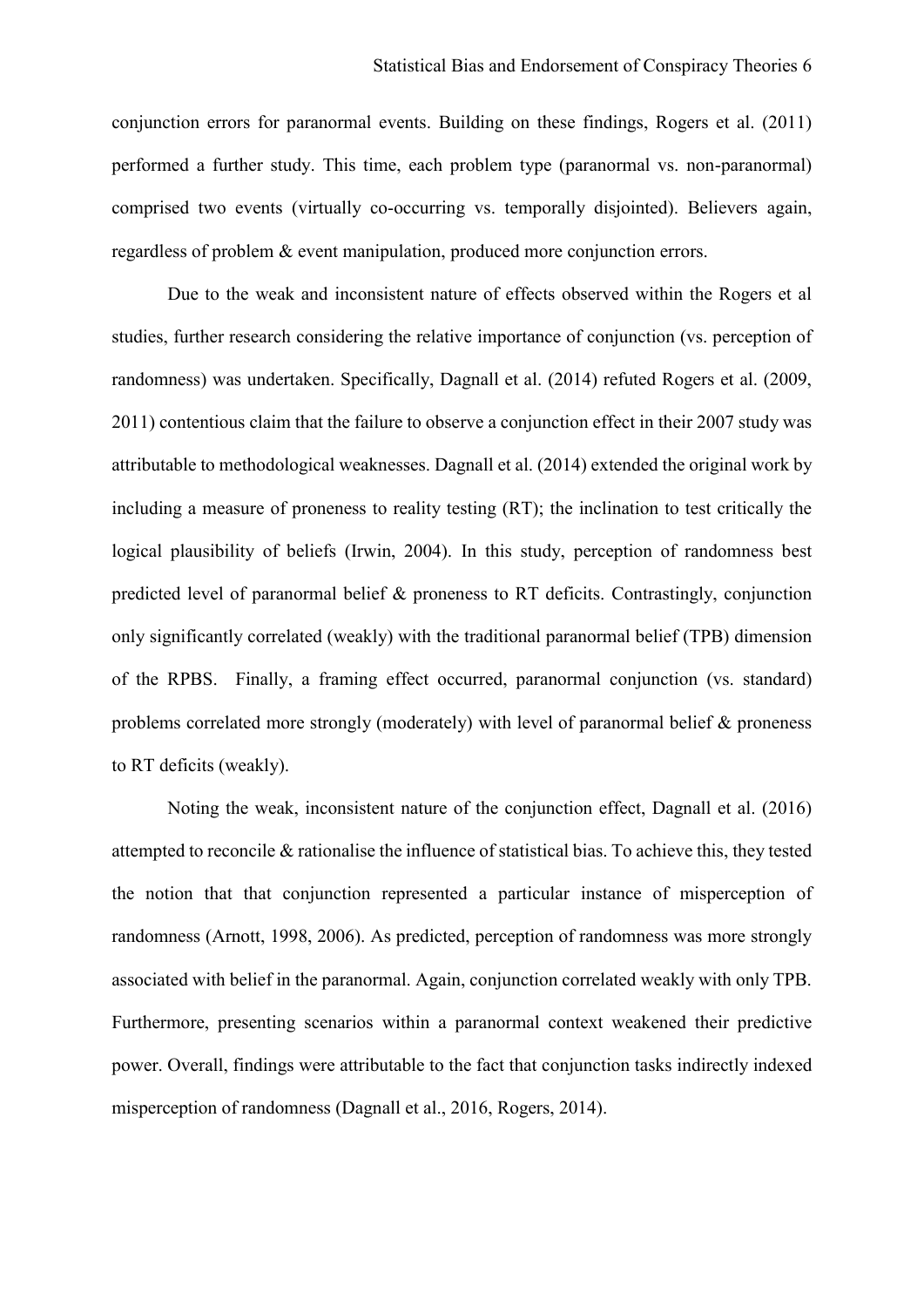#### **The present study**

The notion that belief in the paranormal and endorsement of conspiracies are similarly related to statistical basis derives from the inference that anomalous beliefs are collectively defined by possession of shared characteristics, particularly defiance of reality. Whilst this view appears conceptually coherent and logical, it is not consistent with observed findings. For instance, consideration of correlation coefficient sizes within the Brotherton and French (2014) study revealed important belief-related variations; conspiracism correlated moderately with conjunction, whilst the relationship between belief in the paranormal and conjunction error was weak. The latter outcome was congruent with previous work reporting small, inconsistent associations between paranormal belief and susceptibility to conjunction error (see Dagnall et al., 2014, 2016).

Variance in coefficient strength is not surprising because conspiracism and belief in the paranormal represent distinct, but intersecting constructs. This is evidenced by the intermeasure correlations, which are typically within the .30-.50 range (low to moderate) (see Darwin, Neave, & Holmes, 2011; Drinkwater, Dagnall, & Parker, 2012; Lobato, Mendoza, Sims, & Chin, 2014; Swami et al., 2011). These indicate that the constructs share only approximately 9%–25% variance (Dagnall et al., 2016).

Usefully, Brotherton and French (2014) suggest criteria for operationalising dissimilarities between anomalous belief types. These applied to the current study provided a sound basis for subsequent predictions. Particularly, the supposition that conspiracism and belief in the paranormal interact differently with components of statistical bias (conjunction and perception of randomness). In this context, careful consideration of key features of conspiracism and belief in the paranormal is important.

Validation of paranormal phenomena requires acceptance of the possibility that concepts and powers, which contradict prevailing scientific principles and challenge/dispute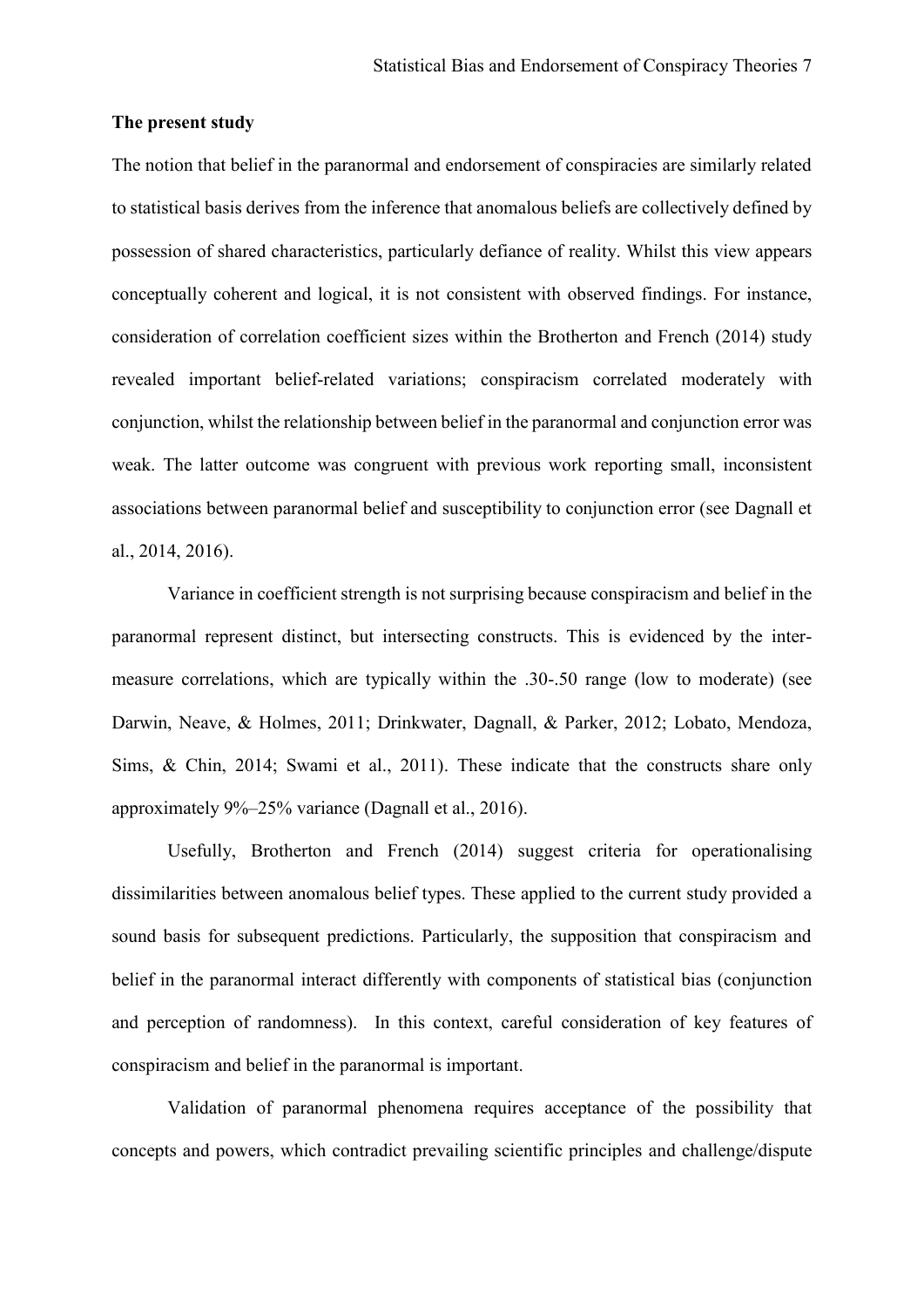fundamental views of the materialist world exist (see Broad, 1949; basic limiting principles). Hence, belief in several paranormal aspects (psi, ghosts, astrology, etc.) draws heavily on causal inference. Particularly, believers deduce meaningful interactions between potential causes/effects and explain them via attributional processes, which reference paranormal explanations. In such instances, misperception of chance is likely to influence interpretation. This elucidation is commensurate with the robustly reported significant association between misperception of chance (randomness) and belief in the paranormal. The weaker relationship between belief in the paranormal and conjunction is explicable in terms of Arnott's taxonomy of decision biases (1998, 2006). This defines appreciation of chance and conjunction error as connected, but discrete forms of statistical bias. Consequently, in the context of paranormal belief, conjunction represents a particular instance of perception of randomness (Dagnall et al., 2014, 2016; Rogers, 2014).

Contrastingly, conspiracies typically draw on real world events and happenings. The unconventional nature of conspiratorial thinking stems generally from inferences and suppositions about actor actions, intentions and behaviour, rather than allusion to scientifically unknown powers, forces and entities. That stated, the authors acknowledge that some conspiracy theories contain paranormal elements. In the case of conspiracies, reason is confounded when perceived factual inadequacies form the basis for acceptance of alternative explanations. Premises combine in such a way that likelihood of conspiracy veracity is dependent upon deficiencies within the official account. From this perspective, conspiratorial ideation superficially mirrors the archetypal structure of conjunction errors; conspiracy legitimacy draws on the falseness of other factors, and/or evidences malevolent manipulation of parties/agencies (i.e., powerful groups/ individuals). Dagnall et al. (2014, 2016) use the example of the 1947 Roswell incident, where conspiracy endorsers often cite deficiencies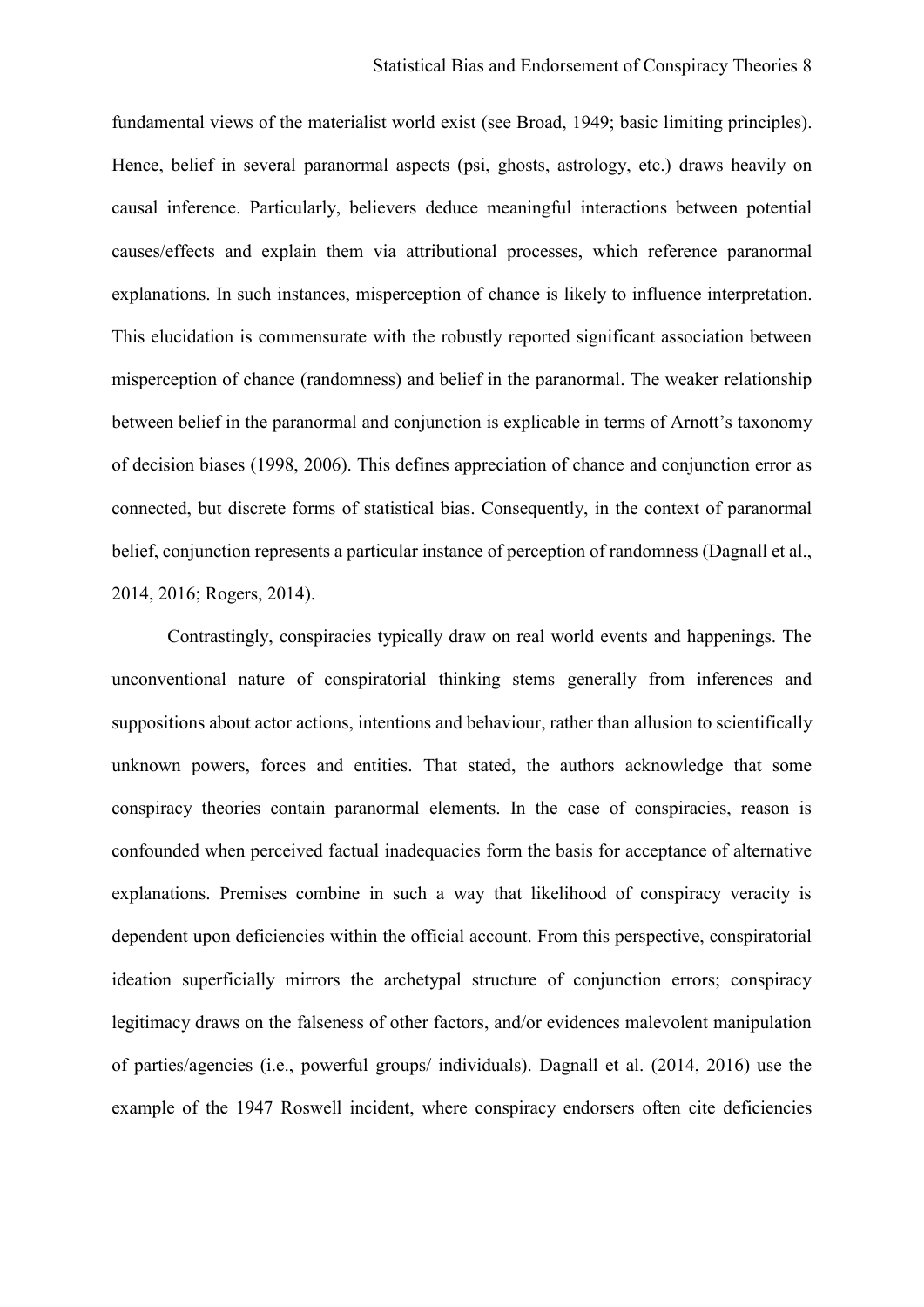within formal accounts as direct evidence for the existence of extra-terrestrial life (Nickell, 2009; Thomas, 1995).

The notion that propensity to conjunction varies as a function of belief is supported by recent work. For instance, Dagnall et al. (2014, 2016) reported that conjunction error correlated only with TPB; the relationship with new age philosophy was not significant. Additionally, Rogers et al. (2016) examined paranormal believers' susceptibility to conjunction fallacy for confirming versus disconfirming conjunctive events. Using ASGS factors, Rogers et al. (2016) reported that belief in extrasensory perception & psychokinesis were associated with heightened susceptibility to generic conjunction fallacy, whilst life after death approached significance. They observed also that more errors occurred for confirmatory (vs. disconfirmatory) conjunctions regardless of event type (paranormal versus non-paranormal). This finding was consistent with Crupi & Tentori's Confirmation Theoretical Framework (Tentori, Crupi, & Russo, 2013), which proposed that previously acquired evidence influences hypothesis confirmation. In the case of conjunction, error is most likely to arise when evidence inherent within the first constituent inductively confirms the second. When the preceding data disconfirms the subsequent statement (fails to support it), conjunction is less probable. These conditions appear apposite to conspiratorial ideation rather than belief in the paranormal.

Within the present study, the authors predicted that statistical bias components (perception of randomness and conjunction fallacy) would correlate moderately and relate differentially to conspiratorial ideation and belief in the paranormal. Explicitly, conjunction would associate more strongly with endorsement of conspiracy theories, and perception of randomness with belief in the paranormal. Finally, to ascertain whether framing effected susceptibility to conjunction error a comparison of relationships between conjunction manipulations and belief types was undertaken. Conjunction contexts reflected previous research and included standard, everyday, conspiracy and paranormal situations. Based on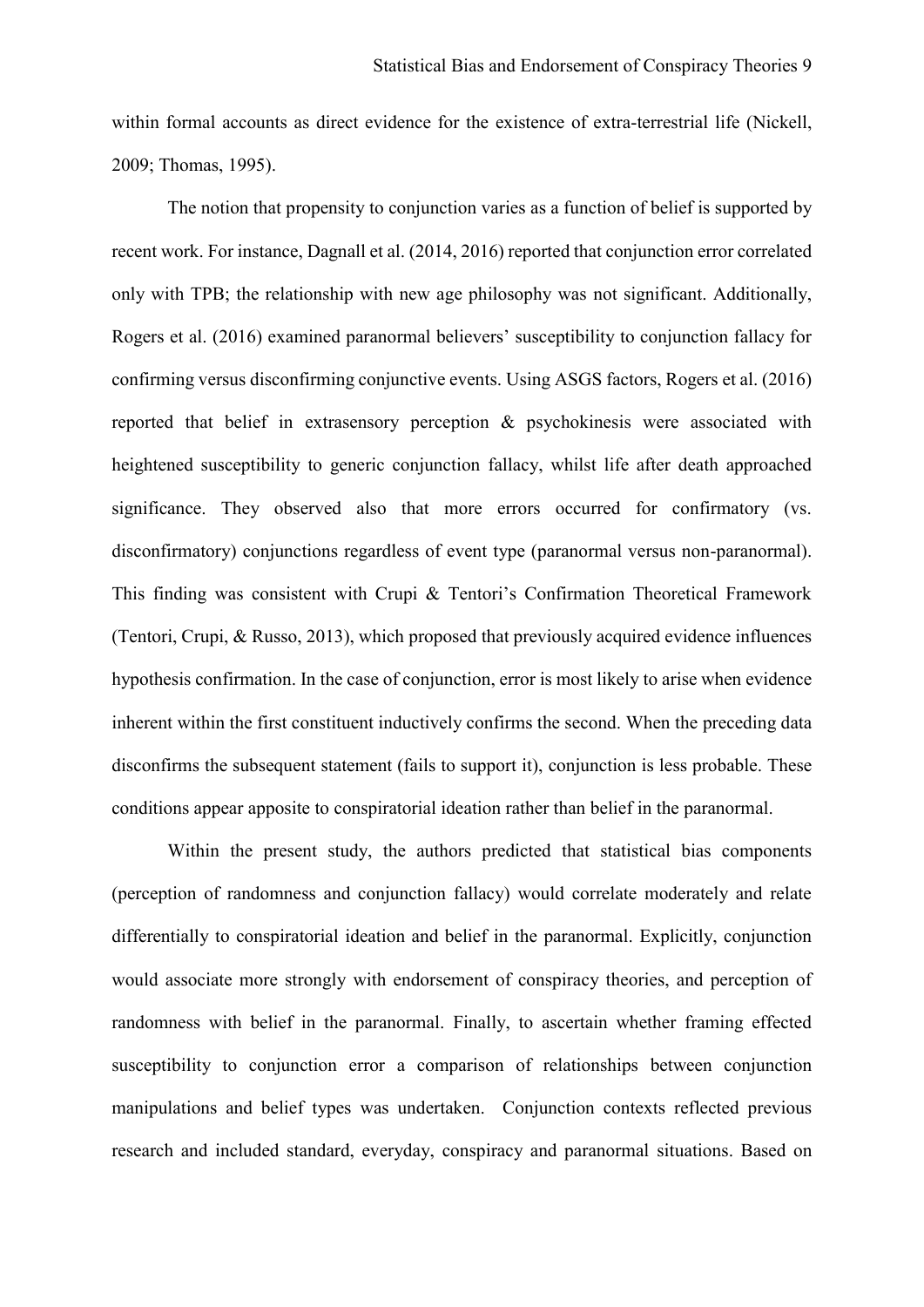Brotherton and French's (2014) conclusion that belief in conspiracies was associated with domain-general susceptibility to conjunction fallacy the authors predicted similar moderate relationships across conjunction manipulations. Noting, that previous studies often report that placing conjunctions in a paranormal context increases solution rate and that this advantage lessens as a function of belief in the paranormal, a stronger correlation was predicted between paranormal beliefs and paranormal conjunctions.

#### **METHOD**

#### **Participants**

A sample of 246 participants (62 male, 25% and 184 female, 75%) took part in the study. Mean age 25.21, *SD* = 10.25, range 18–67 years. Males, *M* = 27.18, *SD* = 11.51, range 18–52 years, and females,  $M = 24.56$ ,  $SD = 9.72$ , range 18–67 years. Participant recruitment was via emails to university staff/students and local stakeholders (businesses, leisure and vocational/sports classes). The sample comprised 75% undergraduates, 12% postgraduates and 13% nonstudents. In terms of highest qualifications: 58% pre-degree, 28% graduates, and 14% postgraduates. If potential participants were younger than 18 years of age, or declared they had previously studied heuristic bias, participation discontinued. These were the only exclusion criteria.

#### **Materials**

## *Probabilistic reasoning tasks*

Problem type manipulation assessed susceptibility to statistical bias (i.e., perception of randomness and conjunction fallacy). Previous related research informed problem task selection (see Dagnall et al., 2007, 2014 & 2016).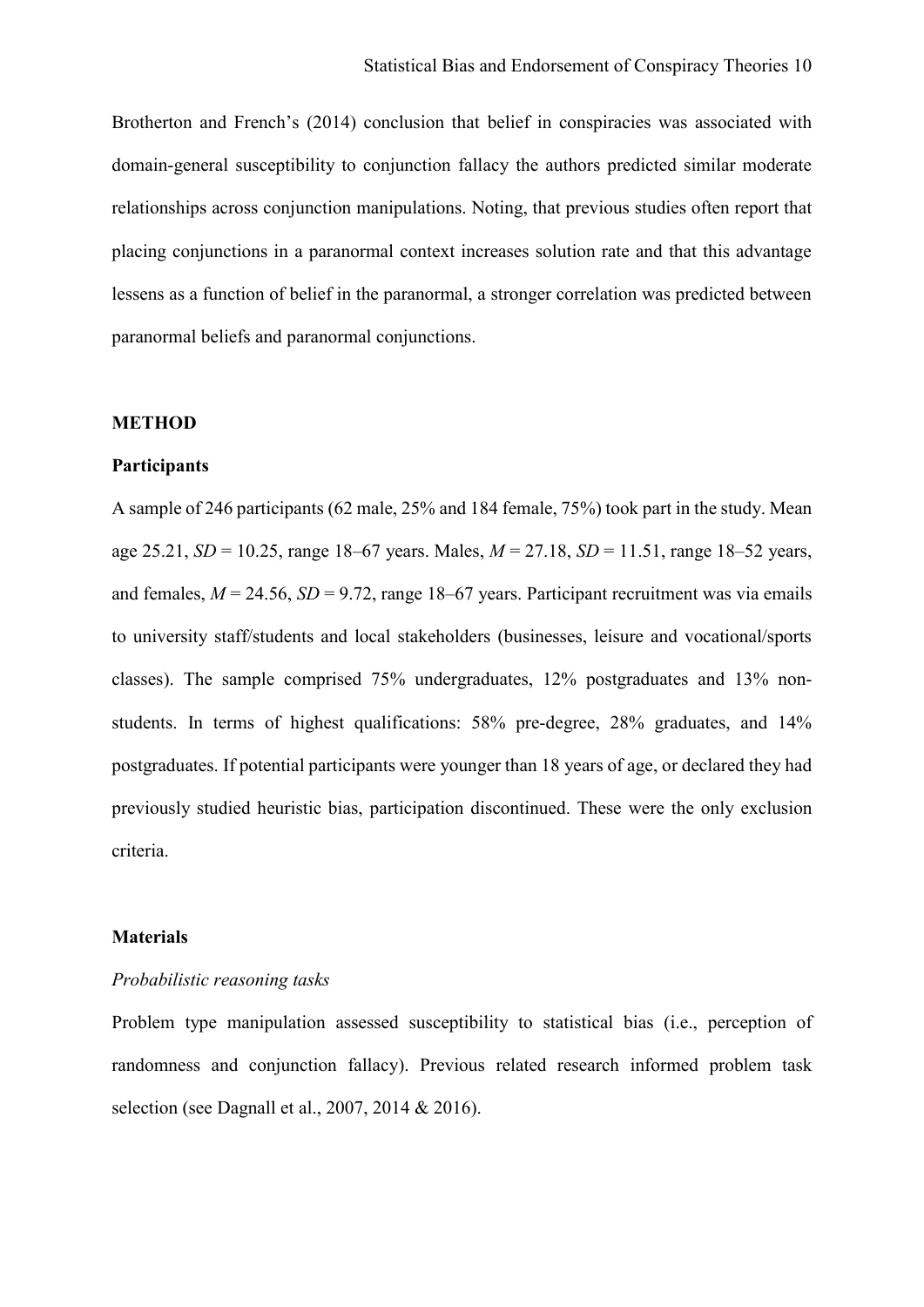#### *Perception of randomness*

Items assessed participant's ability to judge the likelihood of strings/sequences (e.g., 'imagine a coin was tossed six times. Which pattern of results do you think is most likely? (a) HHHHHH, (b) HHHTTT, (c) HTHHTT, (d) all equally likely'.

## *Conjunction fallacy*

Conjunction problems required participants to indicate the most probable outcome from a series of presented alternatives. Conjunctions appeared within four contexts (standard, every day, conspiratorial and paranormal). Within each conjunction type, underlying problem structure was the same, only surface characteristics varied. Thus, event intersection never exceeded the likelihood of single constituent events (cf. Tversky & Kahneman, 1982, 1983). Instructions directed participants to select the most likely possibility from a series of alternatives. These comprised single component events (A and B) and a conjunction (both events co-occurring, AB).

## *Standard*

'Standard' problems originated from the classic work of Tversky & Kahneman (1982, 1983). Items related to a range of topics (e.g., heart attack, Linda problem, cause of war, and outcome of sporting events). For example, 'two football teams (Team A and Team B) are playing in a local derby. What is the most likely outcome?: (a) Team A scores first, (b) Team A scores first and wins, (c) Team A scores first and loses, (d) Team A scores first and the game is drawn'. These problems have featured in several recent papers (see Dagnall et al., 2007, 2014 & 2016). *Everyday* 

These items derived from Brotherton and French (2014), presented conjunctions in commonly encountered, daily setting (i.e. visit to a public house, traffic diversion, shopping trip, cycling journey and meal at a restaurant). For instance, 'A group of students go to a popular pub after a lecture. The pub is only a five-minute walk from the university and it is close to town. There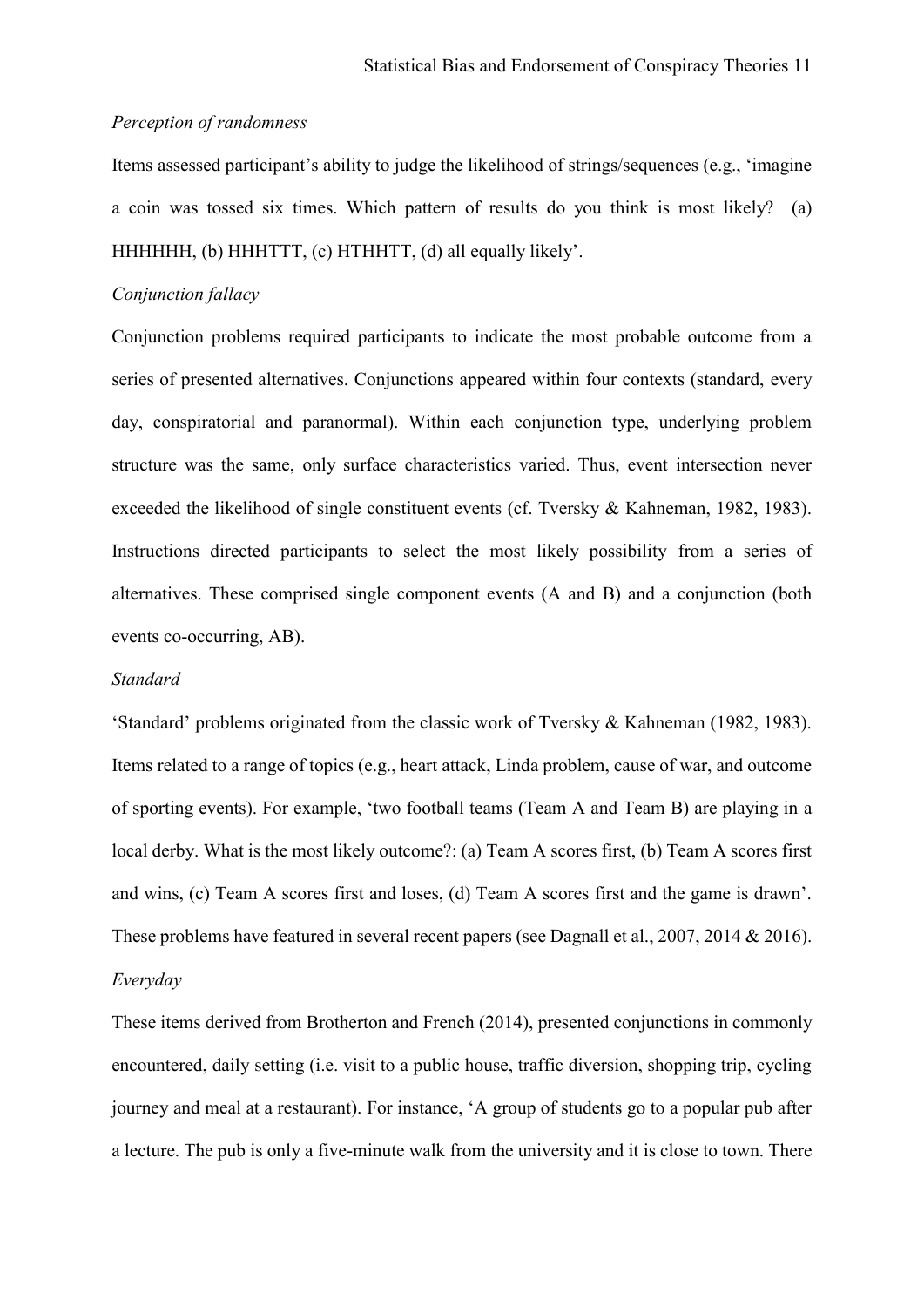is a beer garden outside the pub. What is the most likely outcome?: (a) it is a warm summer's day, (b) there are people sitting in the beer garden, and (c) it is a warm summer's day, and there are people sitting in the beer garden'.

## *Conspiracy*

Items embodied claims typically found within conspiracy theories (loss of vital data, fuel efficiency invention, scientific breakthrough, political scandal and inadequate social care). Consistent with Brotherton and French (2014) themes implied that powerful people and institutions (pharmaceutical companies, politicians and industries) were manipulating events, managing information in order to foster financial, social and political gain. Illustratively, 'Patrick works for a pharmaceutical company testing the efficacy and side-effects of some of the drugs they manufacture. He discovers that one of their widely available over-the-counter drugs is associated with an increased risk of heart disease. What is the most likely outcome?: (a) Patrick's data were lost after an IT failure affecting his computer; (b) Patrick is taken off the project; and (c) Patrick's data were lost after an IT failure affecting his computer, and Patrick is taken off the project'.

## *Paranormal*

Paranormal scenarios placed conjunctions within supernatural setting (Ouija board, extrasensory perception, psychokinesis, precognition and strange occurrence). Previous studies investigating the effects of context on susceptibility to conjunction have used these items (see Dagnall et al., 2014 & 2016). An example is, 'Andrew often sits by the telephone at work. Just as he is thinking about his friend (Elaine), she rings. What is the most likely outcome? (a) Elaine rang because Andrew was thinking about her (b) Andrew was thinking about Elaine because she was about to ring (c) Elaine rang'.

In total twenty-five items assessed probabilistic reasoning. There were five items within each problem category. Hence, scores for each problem type ranged from 0 to 5, with higher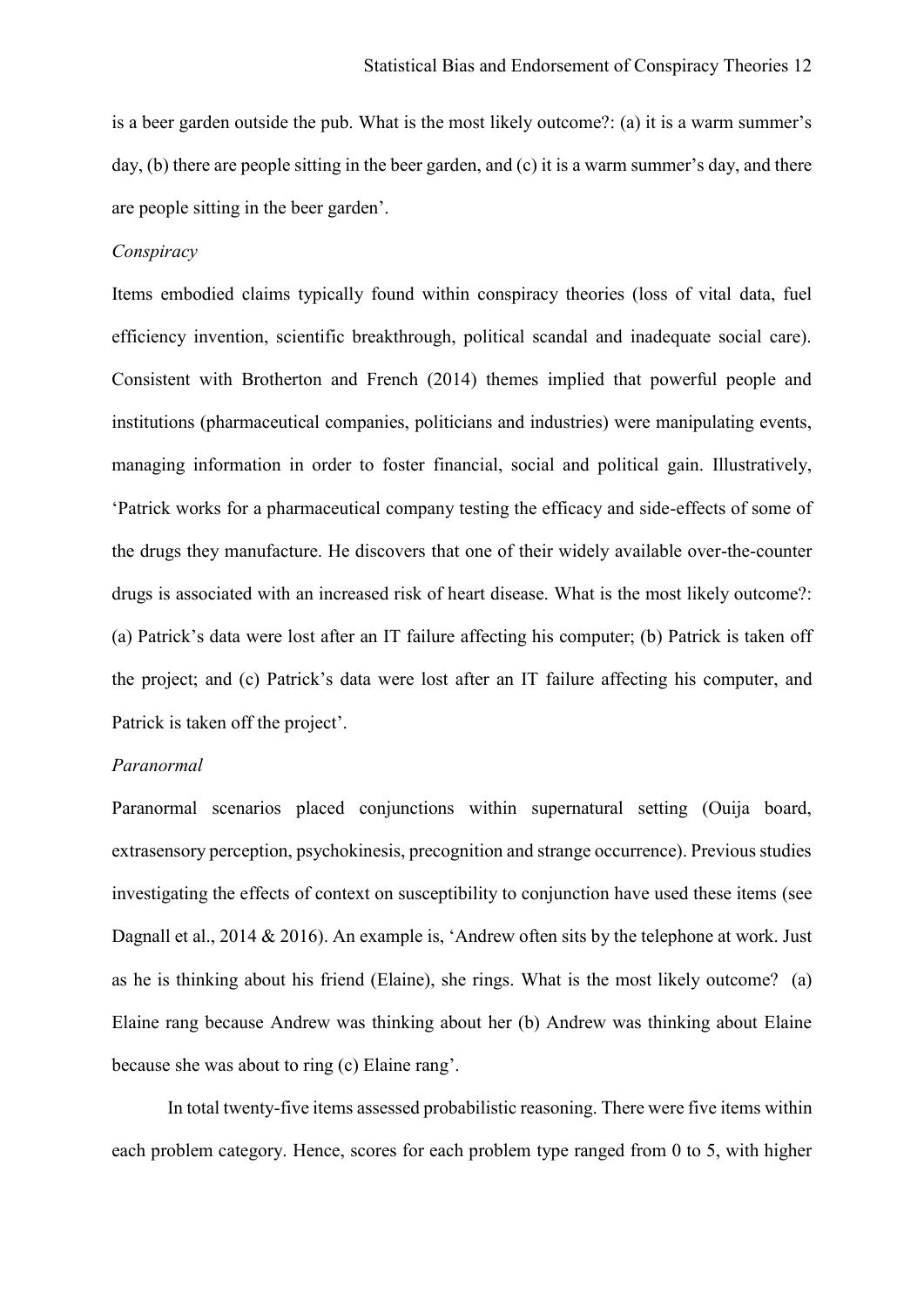scores indicating good reasoning ability. To aid comparisons, scores appear also as proportions (0% to 100%).

Random selection allocated one item from each problem type into one of five sections. Counterbalancing of item order within sections controlled for potential order effects. After reading each problem, participants indicated the most probable outcome from the range of presented alternatives.

#### *Conspiracy Measures*

There is no single agreed measure of conspiracism. Hence, two scales assessed endorsement of conspiracies. The use of multiple measures ensured construct measurement adequacy and functioned as a validity check.

## *Generic Conspiracist Beliefs (GCB)*

The GCB is a 15-item unidimensional measure of conspiracist ideation. Questions appear as statements (e.g., 'Secret organizations communicate with extra-terrestrials, but keep this fact from the public'). Participants respond to each item via a five-point Likert scale (1: definitely not true; 2: probably not true; 3: not sure/cannot decide; 4: probably true; 5: definitely true). The GCB demonstrates established psychometric properties. Particularly, it possesses excellent internal reliability ( $\alpha$  = .95) and validity (content, criterion-related, convergent and discriminant) (Brotherton et al., 2013). In the current study, internal reliability was high ( $\alpha$  = .89).

#### *General Measure of Conspiracism (GMC) (Drinkwater et al., 2012)*

Five items measured the degree to which respondents believed that conspiracy theories accurately depict real life events and contain truthful information (e.g., 'I have heard several conspiracy theories which I believe to be true'; Drinkwater et al., 2012). Responses were measured on a 7-point Likert scale (1 = strongly disagree,  $4$  = neither disagree nor agree,  $7$  = strongly agree). To control for response bias, the measure contains two reversed items. The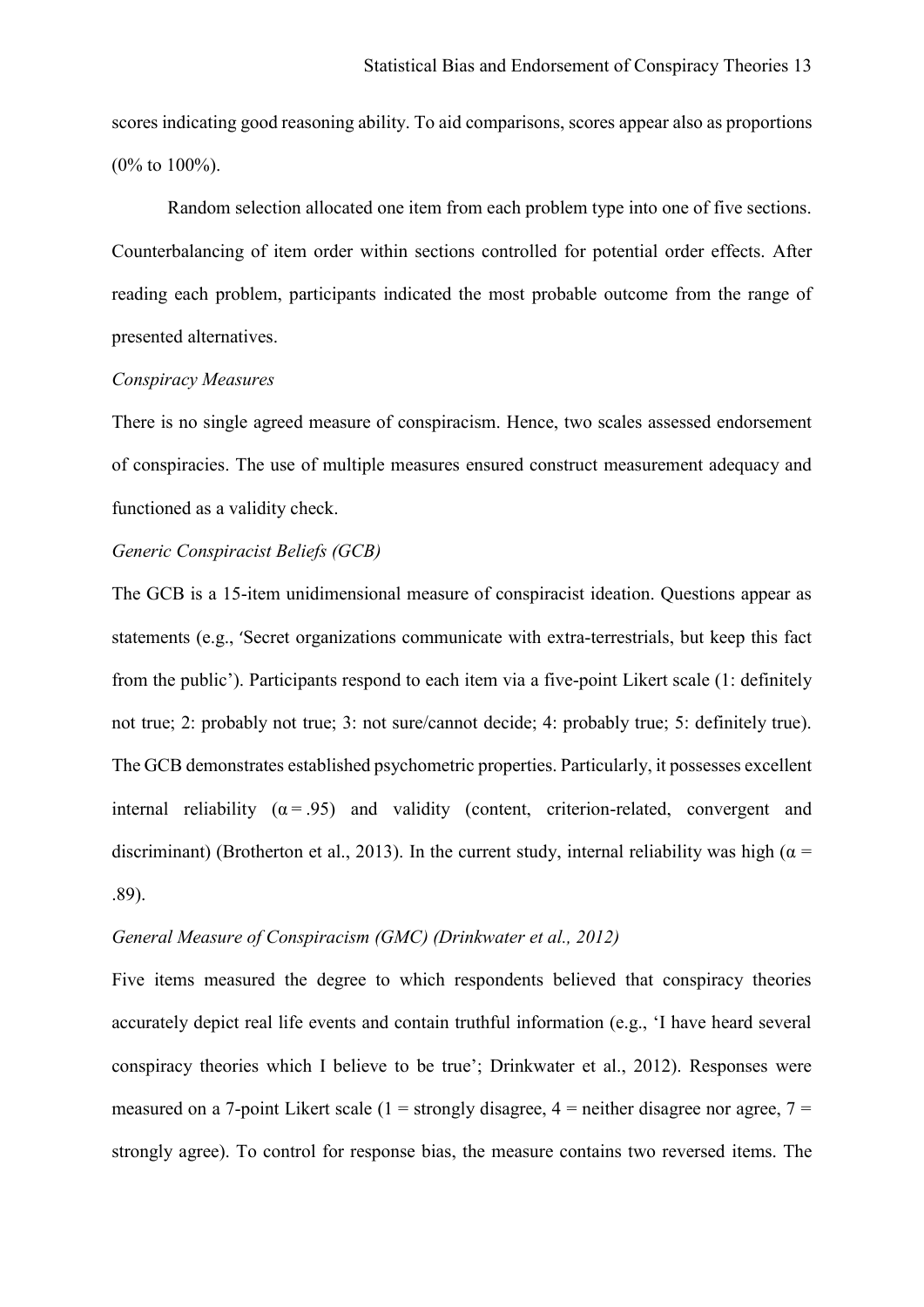GMB score is the average rating for the five items, thus scores range from 1.00 to 7.00. Psychometric evaluation indicates that the GMC possesses validity and good internal reliability (Dagnall, Drinkwater, Parker, Denovan & Parton, 2015). In this study internal reliability was high ( $\alpha$  = .86).

*Revised Paranormal Belief Scale (RPBS)* (Tobacyk & Milford, 1983, Tobacyk, 1988)

The RPBS is a self-report measure, which contains 26 items and assesses belief in the paranormal. It is the most widely used measure of paranormal belief (Goulding & Parker, 2001). Within the RPBS, questions appear as statements (e.g., 'There is a devil'). Participants respond to each item via completion of a seven-point Likert scale, ranging from 1 (strongly disagree) to 7 (strongly agree). Items examine seven facets of belief: precognition, psi, traditional religious beliefs, spiritualism, witchcraft, superstition, and extraordinary life forms. The RPBS overall possesses satisfactory reliability and adequate validity (Tobacyk, 2004). Thus, researchers generally regard the RPBS as a satisfactory measure of belief in the paranormal (Tobacyk, 2004). However, sub-scale evaluations question the psychometric properties of individual dimensions (Cardena, Palmer, & Marcusson-Clavertz, 2015). Consequently, Lange, Irwin, and Houran (2000) purified the RPBS. This process identified an enhanced two-factor solution based on belief function. This comprised New Age Philosophy (NAP) (11-items assesses belief in psi and survival of bodily death) and Traditional Paranormal Belief (TPB) (5-items measure belief in concepts, such as the devil, witchcraft, heaven and hell) (Cardena et al., 2015). These dimensions reflect belief functions (individual vs. social) (Lange et al., 2000). NAP at the personal level imparts control over external events (Irwin, 1992), whilst TPB regulates social/cultural factors (Goode, 2000).

Generation of NAP and TPB scores requires item recoding (0-6) (Lange et al., 2000). RPBS total following transformation range from 0-156, higher scores representing greater belief in the belief in the paranormal. Scores on the purified scale range from 6.85 to 47 for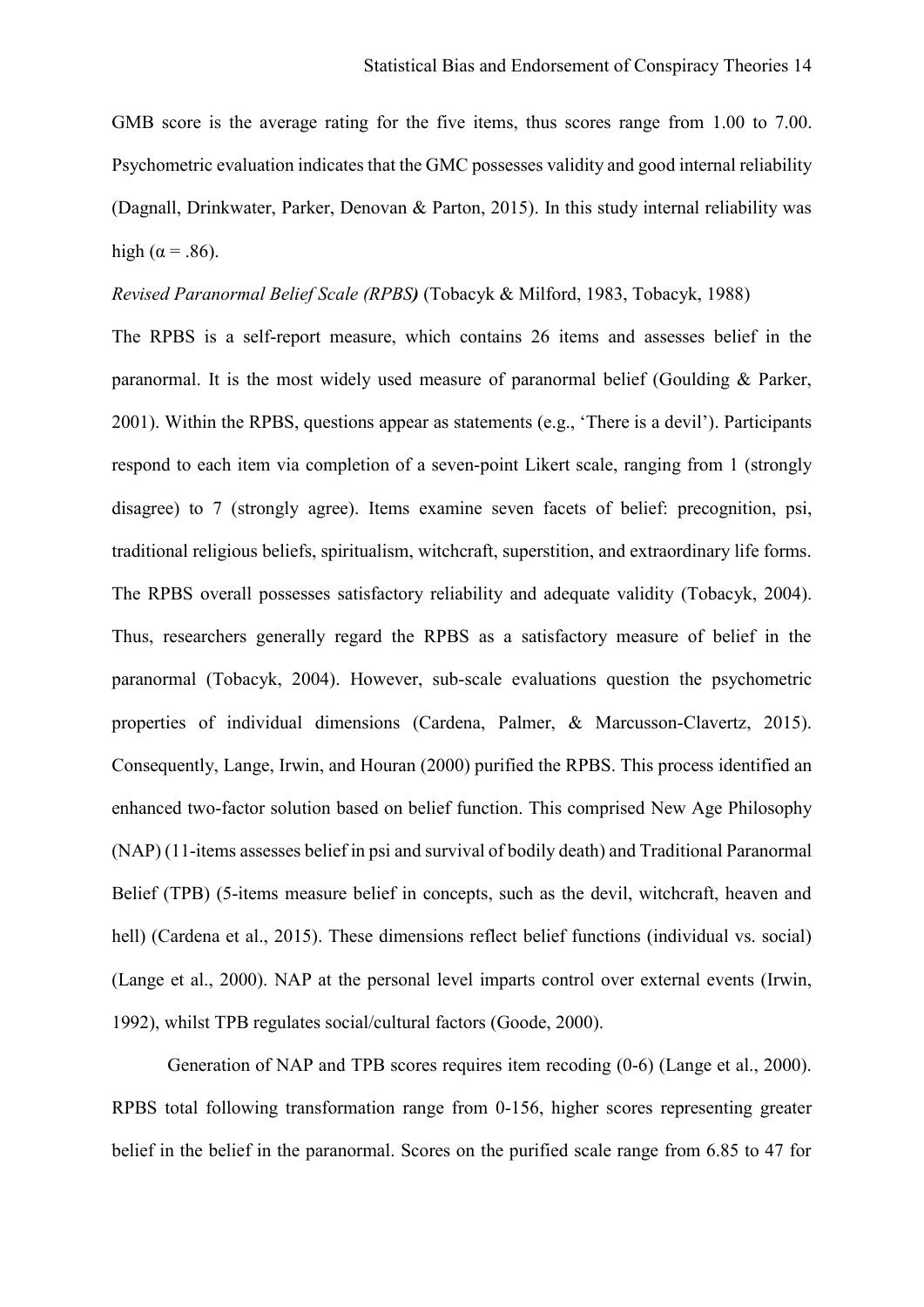NAP and 11.16 to 43.24 TPB. The RPBS ( $\alpha$  = .94) possessed good internal reliability, as did NAP ( $\alpha$  = .91) and TPB ( $\alpha$  = .81).

## **Procedure**

Prospective participants read the study brief prior to agreeing to take part. After providing informed consent, participants received the materials booklet. Instructions asked participants to take their time and answer questions as openly and honestly as possible. The booklet contained four sections: personal information (always completed first), problems, conspiracy measures and belief in the paranormal (counter-balancing rotated the order in which participants completed scale measures). On completion of the booklet, participants were debriefed. The researcher obtained ethical approval for the study as part of a research project examining the relationship between anomalous beliefs and cognitive-perceptual measures.

#### **RESULTS**

### **Inter-measure correlations**

Following data screening, means, standard deviations and bivariate correlations were calculated. The conspiracy measures (GCB and GMC) correlated positively with each other, *r*   $(244) = .64, p < .001$ , and belief in the paranormal; GCB and RPBS,  $r(244) = .45, p < .001$ ; GMC and RPBS,  $r(244) = .47$ ,  $p < .001$ . Both relationships were similar in size and within the moderate range (Cohen, 1992).

INSERT TABLE 1 HERE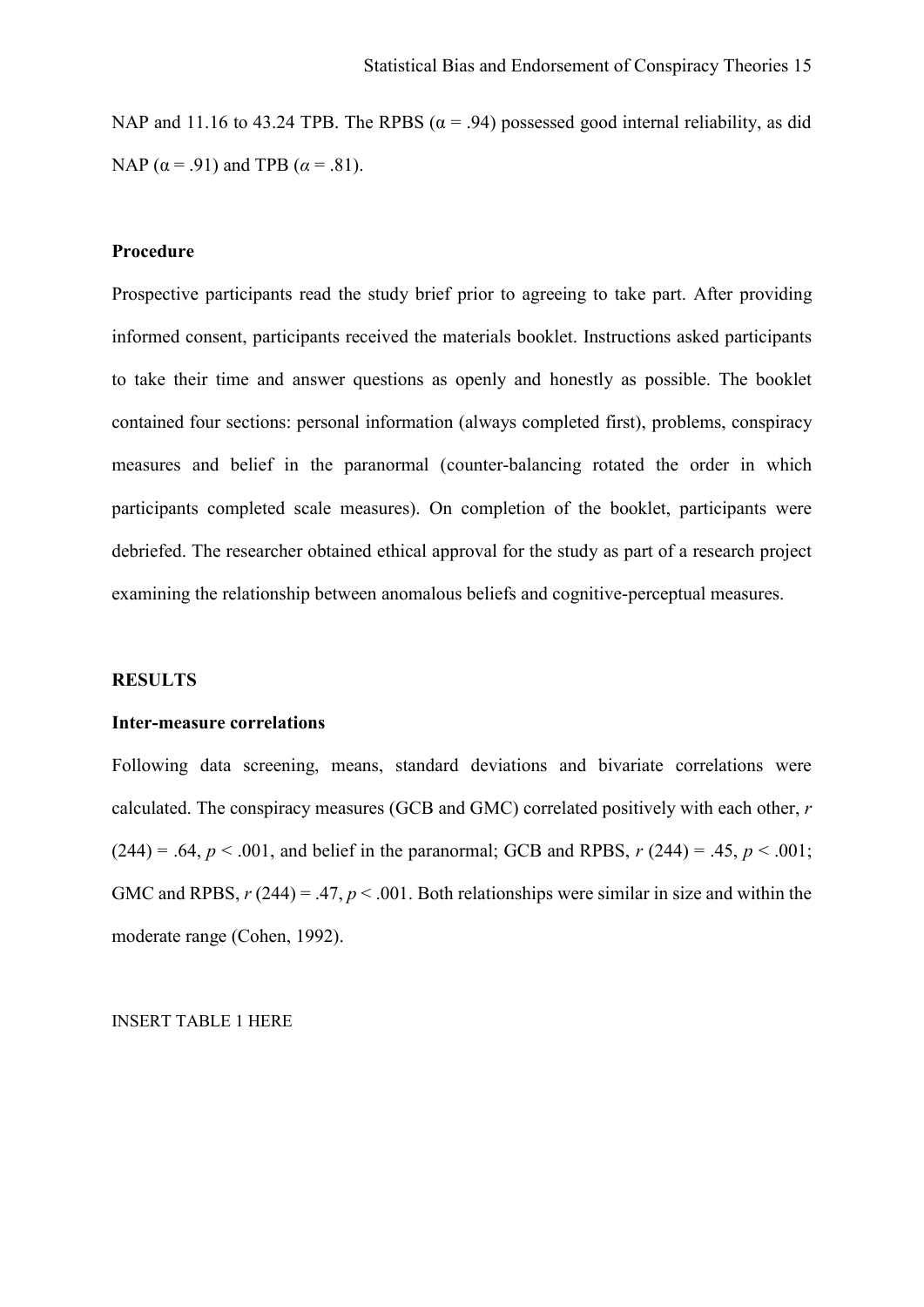## **Probabilistic Reasoning Tasks Descriptive Statistics**

Probabilistic reasoning task scores were calculated for perception of randomness and conjunction manipulations (standard, every day, conspiracy and paranormal). These appear in Table 2 presented as means and proportions alongside inter-problem correlations. Positive correlations were evident between problem types, with the exception of perception of randomness and conjunctions set in a conspiratorial context,  $r(244) = .03$ ,  $p = .320$ .

#### INSERT TABLE 2 HERE

## **Conjunction and Framing Effects**

A further set of correlations (see table 3) revealed significant negative associations between conspiracy measures (GBC and GMC) and conjunction manipulations (standard, every day, conspiracy and paranormal); relationships with perception of randomness, however, were not significant. In comparison, belief in the paranormal correlated negatively with all probabilistic reasoning tasks.

Framing manipulation did not influence the relationship between conspiracy and conjunction error. Consideration of the eight correlations revealed no statistically significant difference. Particularly, between the lowest (GMC and standard conjunction,  $r = -15$ ) and highest (GMC and paranormal conjunction,  $r = -0.26$ ) observed correlations, *r* difference = .11  $(N = 246)$ , 95% confidence interval (CI)  $[-.03, .25]$  (CI for overlapping correlations calculated in accordance with Zou, 2007).

Contrastingly, within the four correlations between belief in the paranormal (RPBS) and the conjunction manipulations, there was a statistically significantly difference. The difference between the lowest  $(r = -.16)$  and highest  $(r = -.46)$  observed correlations was significant, *r* difference = .26 (*N* = 246), 95% CI [.12, .34].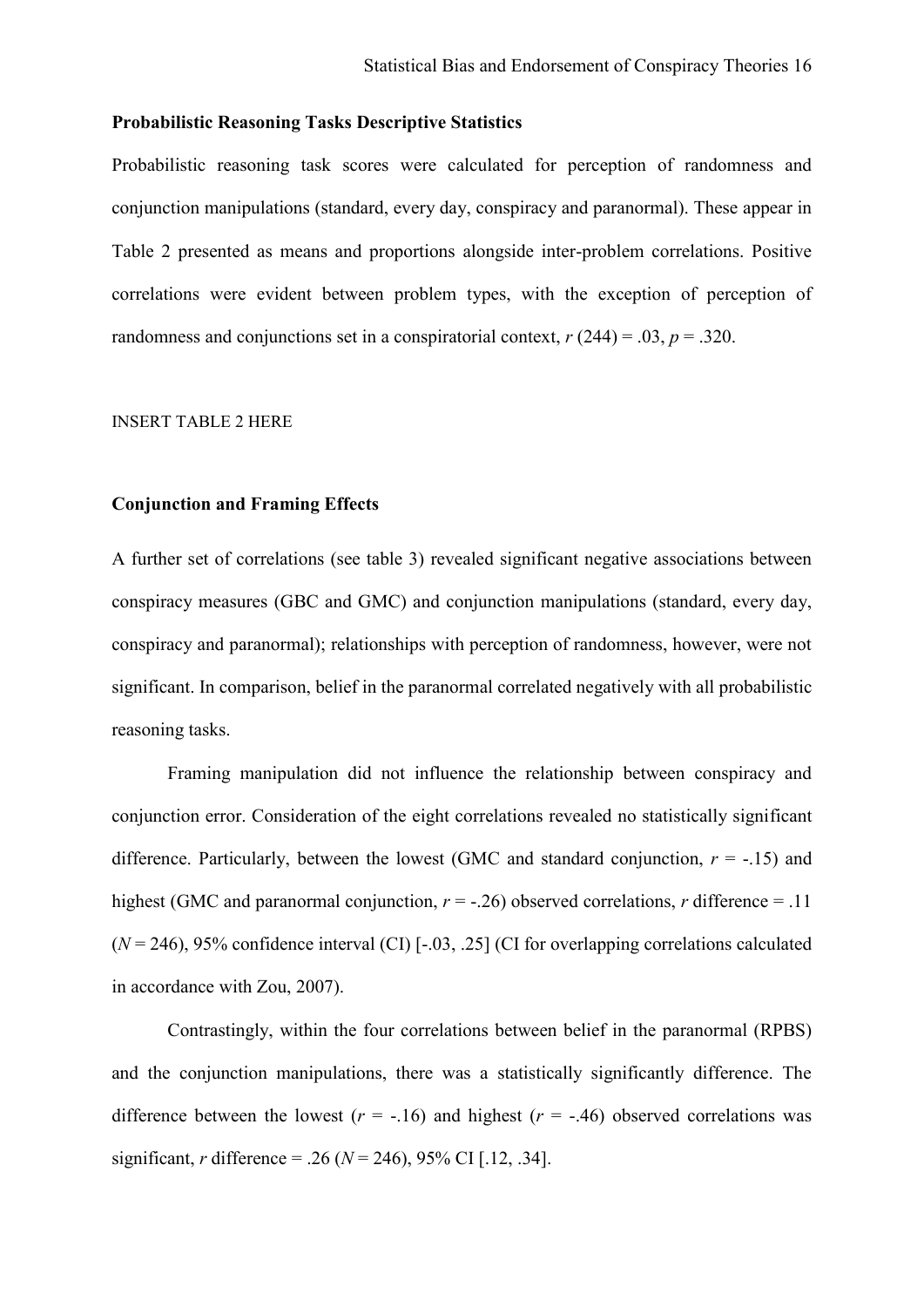#### INSERT TABLE 3 HERE

## **General Analytical Strategy**

Noting the problem encountered by Brotherton and French (2014) in study 1, where high endorsement of a single item concerning the death of Princess Diana potentially influenced the results, the preference in the current study was to assess propensity to universal conspiratorial ideation. The authors were aware that Brotherton and French (2014) used the GCB in study 2 in attempt to reduce the likelihood of particular events biasing the results. This measure, however, refers to governments, scientists/experimentation and powerful groups/individuals. Hence, Model testing used the GCM because it is a brief, context-free measure of general conspiracy endorsement. Precisely, the GCM indexes overall tendency to endorse conspiracy theories without explicit reference to particular groups, individuals, plots, organisations or events. Analyses were, however, performed in relation to the GCB as a validity check for the relationships observed using the GCM.

Analysis progressed through a number of discrete stages. Prior to model evaluation, confirmatory factor analysis evaluated measurement model adequacy and scale composite internal reliability was determined. Subsequently, structural equation modelling (SEM) tested structural relationships between components of statistical bias (perception of randomness, PR; and conjunction fallacy, CF), and anomalistic beliefs (paranormal beliefs and conspiracy).

Four models tested the hypothesis that statistical biases (PR and CF) were correlated, but differentially related to belief in the paranormal (PB) and general conspiracism (GMC). Model 1 tested the association between PR and CF, while examining whether PR predicted PB, and CF predicted GMC. Model 2 reversed the structural paths between PR-PB and CF-GMC to ascertain whether PB and GMC more strongly predicted statistical bias. Model 3 examined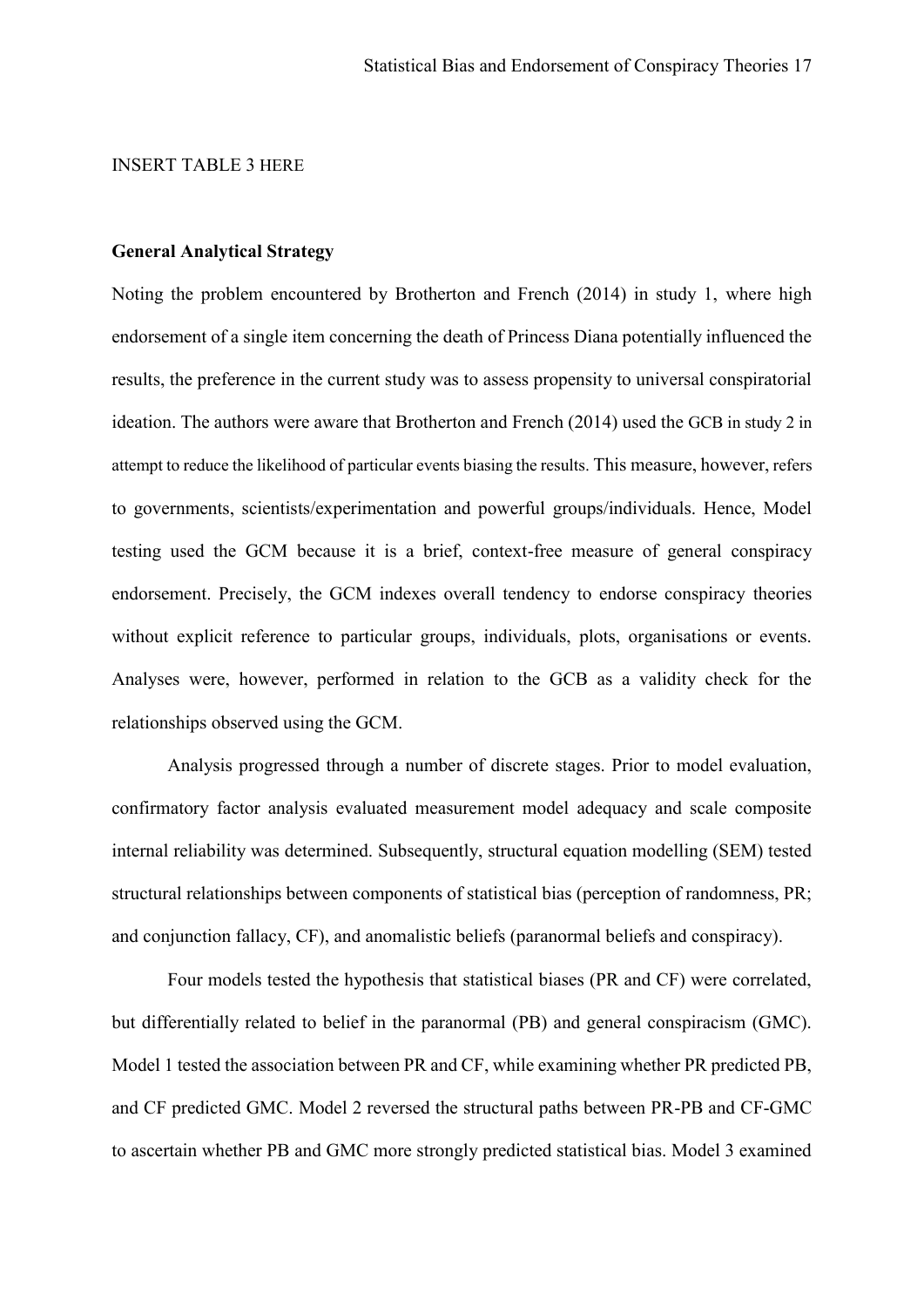the correlation between PR and CF, while evaluating whether PR predicted GMC, and CF predicted PB. Model 4 reversed structural paths between PR-GMC and CF-PB to examine if PB and GMC more strongly predict statistical bias. For validity purposes, Model 1 and Model 3 were replicated (referred to as Model 5 and Model 6) and GCB was tested in relation to statistical bias rather than GMC.

To evaluate model fit the chi-square statistic  $(\chi^2)$ , Comparative Fit Index (CFI), Incremental Fit Index (IFI), and Root-Mean-Square Error of Approximation (RMSEA) (Hu & Bentler, 1999) were used. CFI and IFI values of .86 suggest marginal fit (e.g., Bong, Woo, & Shin, 2013), values of .90 are satisfactory, and values greater than .95 represent good fit (Hu & Bentler, 1999). RMSEA values of .05 indicate good fit, values between .06-.08 indicate satisfactory fit, and between .08 to .10 suggest marginal errors of approximation (Browne & Cudeck, 1993). The 90% confidence interval (CI) was included when reporting RMSEA. To facilitate model comparison, analysis used Akaike's Information Criterion (AIC; Akaike, 1974), with lower values indicating superior fit.

## **Confirmatory factor analysis**

Confirmatory factor analysis involved testing a priori factor solutions for the RPBS, statistical bias problems, the GMC, and the GCB. Previous research defined scale structure. The RPBS possesses a correlated two-factor solution consisting of New Age Philosophy and Traditional Paranormal Beliefs (Lange et al., 2000); statistical bias includes a correlated two-factor solution, comprising PR and CF (Dagnall et al., 2016); and GMC encompasses a single factor (Drinkwater et al., 2012). GCB possesses a five-factor solution consisting of government malfeasance (GM), extra-terrestrial cover-up (EC), malevolent global conspiracies (MG), personal wellbeing (PW), and control of information (CI) factors (Brotherton et al., 2013).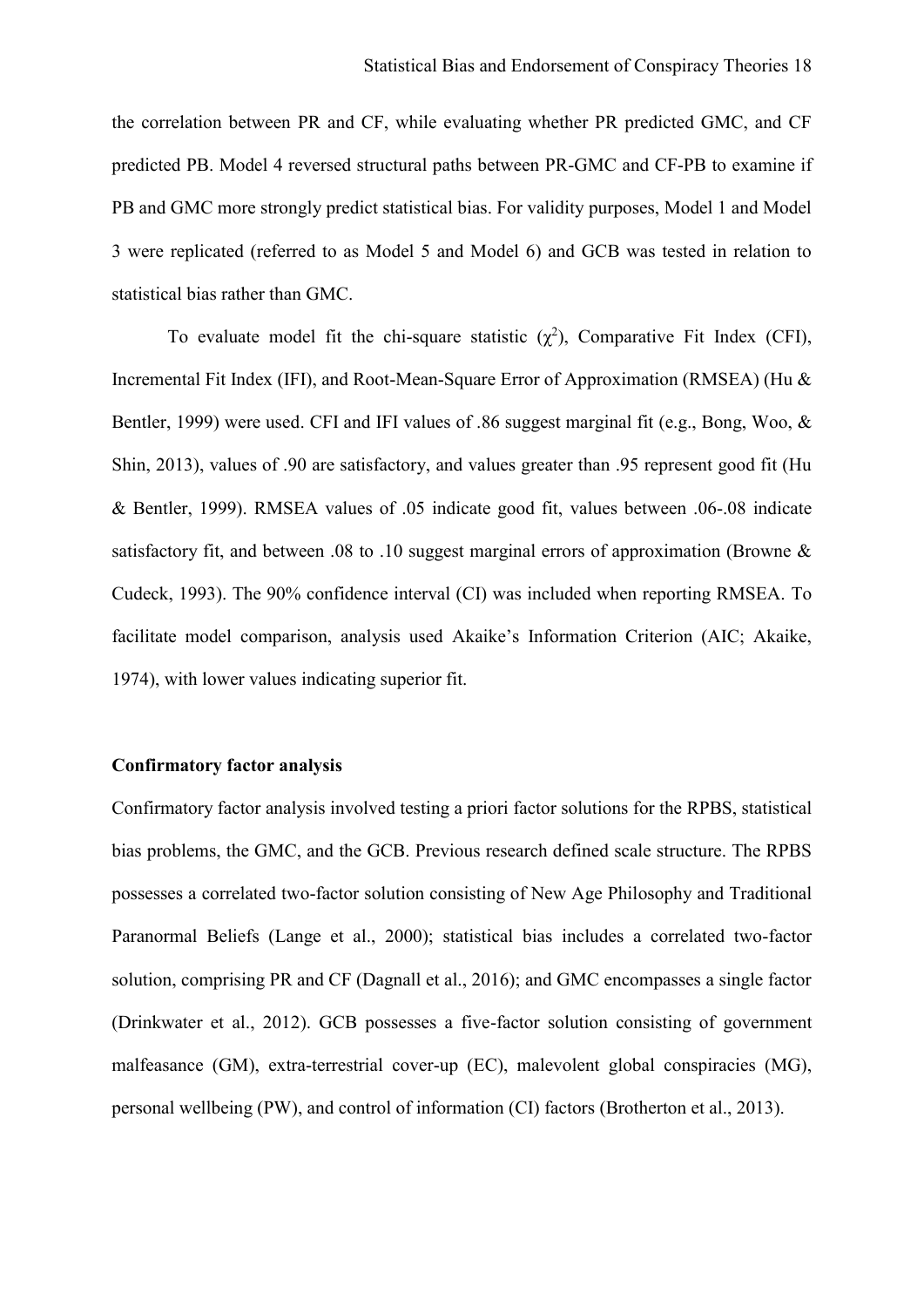Analysis indicated unsatisfactory fit for the RPBS solution,  $\chi^2$  (99, *N* = 246) = 575.21,  $p \le 0.001$ , CFI = .82, IFI = .82, RMSEA = .13 (CI of .12 to .15). This finding was consistent with previous research indicating that the two-factor solution typically yields marginal to unsatisfactory fit (Dagnall et al., 2016). Inspection of modification indices suggested that model fit would be improved,  $\chi^2$  (96, *N* = 246) = 338.49, *p* < .001, CFI = .91, IFI = .91, RMSEA = .10 (CI of .09 to .11), by allowing within-factor error terms to correlate. Correlating these error terms, despite the risk of chance capitalization (MacCallum, Roznowski, & Necowitz, 1992), facilitated interpretation because item combinations corresponded with subscales located within the original RPBS 7-factor solution (psi, spiritualism, superstition, witchcraft, precognition, traditional religious belief, and extraordinary life forms) (Tobacyk, 2004). Precisely, psi (items 2, 9, and 16), spiritualism (items 5 and 12), precognition (items 7 and 14) and traditional religious belief (items 8 and 22). Byrne (2016) recommends avoidance of correlating within-factor error terms without a clear rationale; in this instance, clear justification existed.

The correlated two-factor model for statistical bias provided satisfactory data-model fit on all criteria but CFI and IFI,  $\chi^2$  (34,  $N = 246$ ) = 57.02,  $p = .008$ , CFI = .78, IFI = .81, RMSEA = .05 (CI of .03 to .07). Factor loadings revealed that Problem 4 loaded poorly onto PR (loading of .21). Removal of this item resulted in superior fit,  $\chi^2$  (26,  $N = 246$ ) = 22.09,  $p = .68$ , CFI = 1.0, IFI = 1.0, RMSEA = .01 (CI of .01 to .04). Further analysis suggested that Problem 1 did not load significantly onto the PR factor  $(p = .060)$ ; however, to preserve construct breadth the item was retained; removal of this item would not substantially improve data-model fit. The one-factor model for GMC indicated good fit,  $\chi^2$  (4,  $N = 246$ ) = 9.67,  $p = .050$ , CFI = .99, IFI  $= 0.99$ , RMSEA  $= 0.07$  (CI of 0.02 to 0.09). The five-factor solution for GCB reported good overall model fit,  $\chi^2$  (85,  $N = 246$ ) = 184.12,  $p < .001$ , CFI = .94, IFI = .94, RMSEA = .07 (CI of .06 to .08).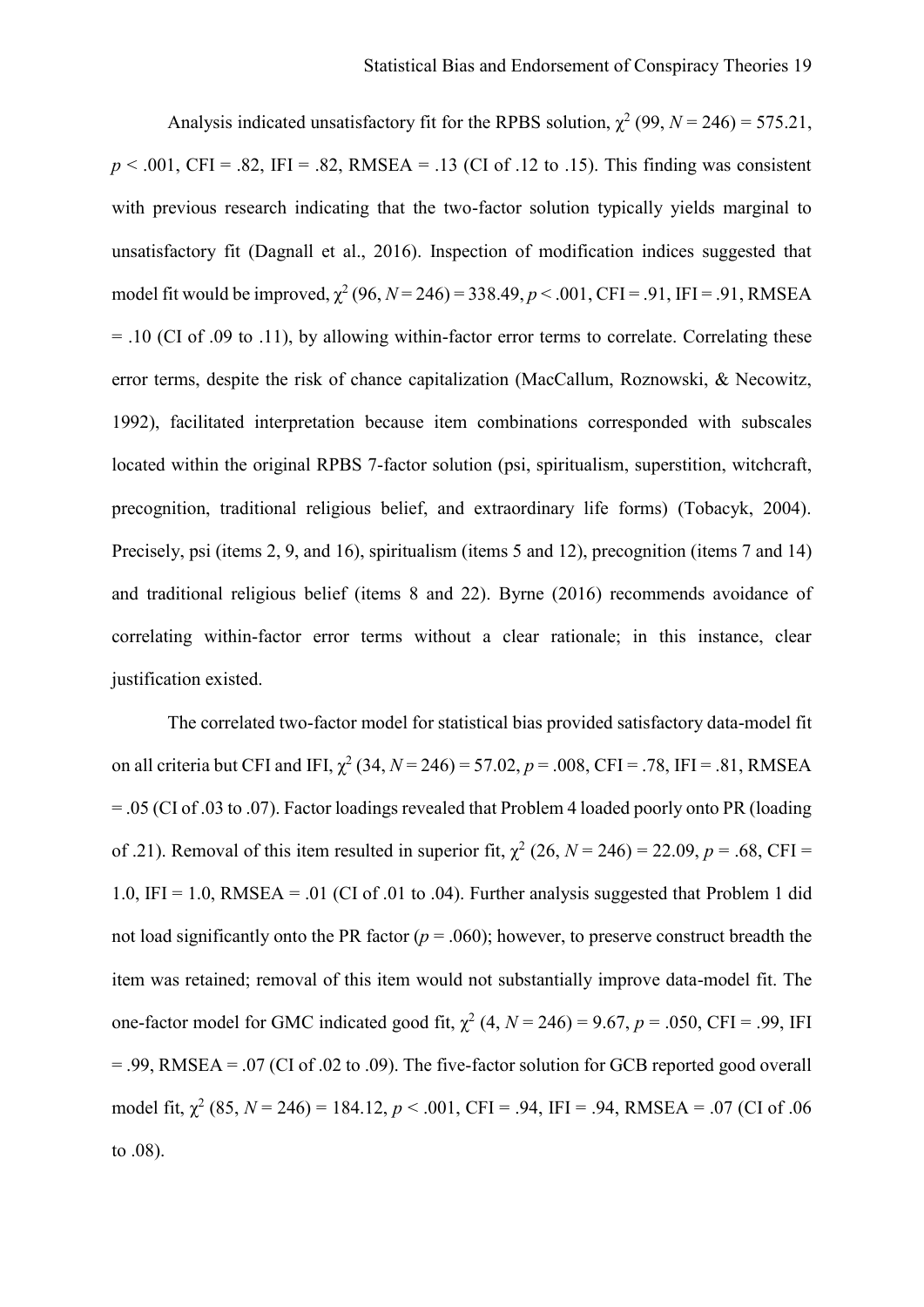Overall, results specified that the theoretically driven factor models for paranormal beliefs, statistical bias, and conspiracy were adequate. Furthermore, all factor loadings but one (Problem 1) were positive and statistically significant. The majority of items possessed factor loadings greater than the minimum threshold of .32 (Tabachnick & Fidell, 2001).

## **Composite reliability**

Within a latent modelling context, traditional measures of internal reliability (i.e. Cronbach's *α*) often over or underestimate scale reliability. Hence, composite reliability provides a more rigorous assessment of internal consistency (Raykov, 2002) with values above .60 considered satisfactory (Diamantopoulos & Siguaw, 2000). Results for the statistical bias and general conspiracy measure indicated satisfactory composite reliability (*ρc =* .85 and *ρc* = .86 respectively). Traditional Paranormal Beliefs and New Age Philosophy demonstrated also satisfactory composite reliability ( $\rho c = .80$  and  $\rho c = .91$  respectively), as did GCB factors (GM *ρc =* .77, EC *ρc =* .75, MG *ρc =* .80, PW *ρc =* .68, CI *ρc =* .67).

## **Model evaluation**

Fit indices for Model 1 (see figure 1) indicated satisfactory data-model fit,  $\chi^2$  (392, *N* = 246) = 730.77,  $p < .001$ , CFI = .90, IFI = .90, RMSEA = .05 (CI of .05 to .06). Structural paths revealed PR had a significant negative effect on PB factors of TPB ( $\beta$  = -.34,  $p$  = .007) and NAP ( $\beta$  = -.33,  $p = .007$ ), and CF had a significant negative effect on GMC ( $\beta = -0.30$ ,  $p = .014$ ). In addition, PR demonstrated a significant moderate positive correlation with CF ( $r = .44$ ,  $p = .020$ ).

In comparison to Model 1, Model 2 demonstrated marginal fit to these data,  $\chi^2$  (393, N  $= 246$ ) = 757.74,  $p < .001$ , CFI = .89, IFI = .89, RMSEA = .06 (CI of .05 to .07). Structural paths indicated that neither TPB, nor NAP had a significant effect on PR ( $\beta$  = -.32, *p* = .512;  $\beta$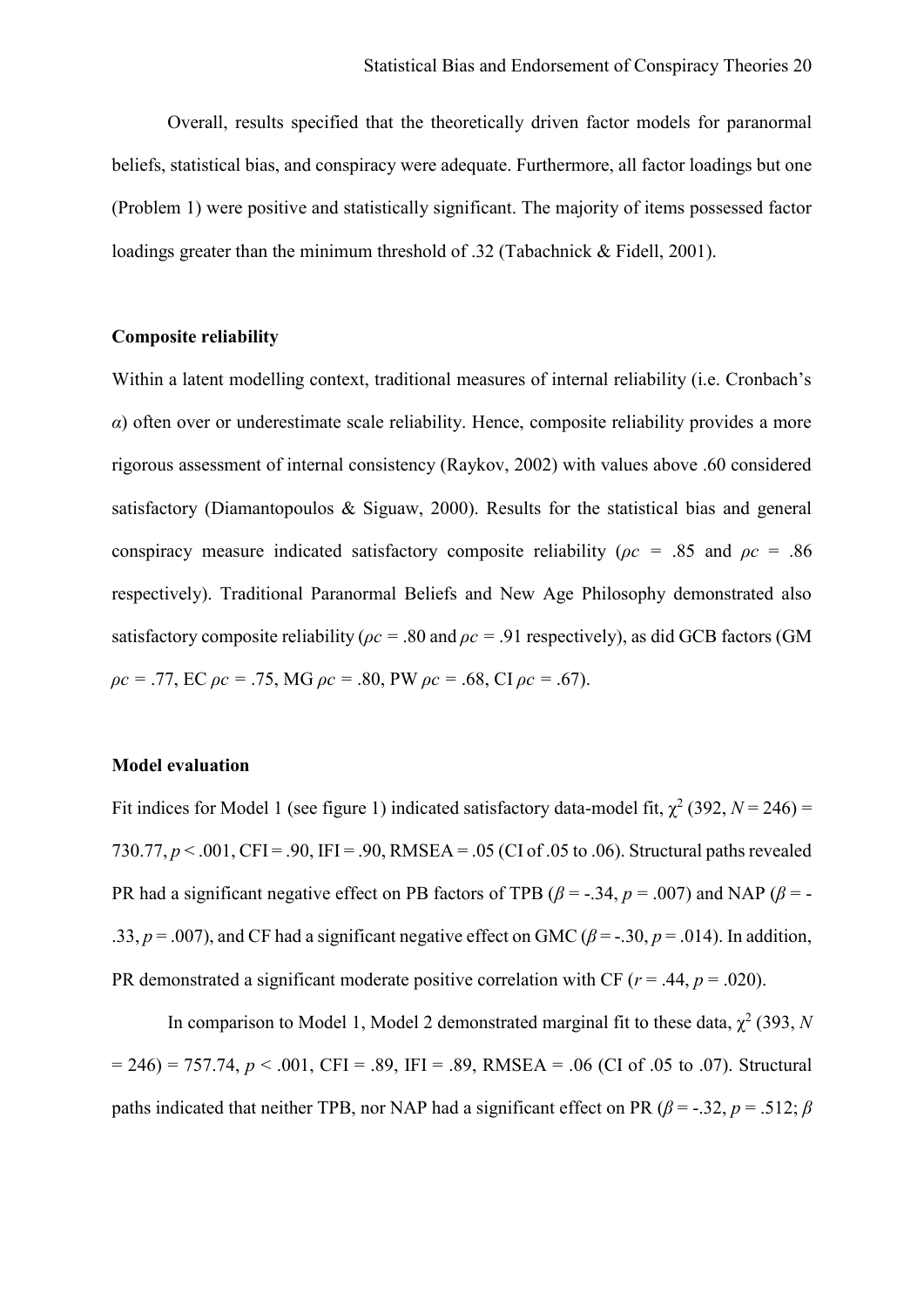=.05,  $p = .910$  respectively). GMC had a significant negative effect on CF ( $\beta$  = -.25,  $p = .019$ ), however, this effect following relationship reversal was weaker.

Fit indices for Model 3 (see figure 2) advised acceptable model fit,  $\chi^2$  (392, *N* = 246) = 739.82,  $p < .001$ , CFI = .90, IFI = .90, RMSEA = .06 (CI of .05 to .07). Consideration of structural paths showed that CF had a significant negative effect on TPB ( $\beta$  = -.28,  $p$  = .024) and NAP ( $\beta$  = -.28,  $p = .023$ ). Nevertheless, relationships were weaker than for PR and paranormal belief factors (TPB and NAP) (*c.f*., Model 1). Moreover, PR did not have a significant effect on GMC ( $\beta$  = -.20,  $p$  = .051). Similar to Model 1, PR and CF possessed a significant moderate positive correlation ( $r = .48$ ,  $p = .020$ ).

Model 4 demonstrated marginal fit on all indices,  $\chi^2$  (393,  $N = 246$ ) = 768.43,  $p < .001$ ,  $CFI = .89$ ,  $IFI = .89$ , RMSEA = .06 (CI of .05 to .07). Inspection of structural paths revealed that neither TPB, nor NAP had a significant effect on CF ( $\beta$  = -.01, *p* = .977;  $\beta$  = -.14, *p* = .763 respectively). GMC did not have a significant effect on PR ( $\beta$  = -.10, *p* = .354).

For Model 5, fit was marginal for all indices but RMSEA,  $\chi^2$  (724,  $N = 246$ ) = 1370.58,  $p \le 0.001$ , CFI = .86, IFI = .86, RMSEA = .06 (CI of .05 to .06). However, structural relationships were similar to Model 1. Specifically, CF had a significant negative effect on conspiracy (GCB) ( $\beta$  = -.43,  $p$  = .003), and PR had a significant negative effect on TPB ( $\beta$  = -.34,  $p = .005$ ) and NAP ( $\beta = -.31$ ,  $p = .006$ ). Data-model fit was unsatisfactory for CFI, marginal for IFI, and acceptable for RMSEA for Model 6,  $\chi^2$  (724,  $N = 246$ ) = 1387.79,  $p < .001$ , CFI = .85, IFI = .86, RMSEA = .06 (CI of .05 to .06). However, similar relationships to Model 3 were observed, as PR did not have a significant effect on conspiracy (GCB) ( $\beta$  = -.27, *p* = .117), and CF had a significant negative effect on TPB ( $\beta$  = -.28,  $p$  = .020) and NAP ( $\beta$  = -.29,  $p$  = .020).

Comparison of AIC values suggested that Model 1 provided superior data fit (Burnham, & Anderson, 2002). AIC for Model 1 (AIC = 936.77) was lower than Model 2 (AIC = 961.74), Model 3 (AIC = 945.82), and Model 4 (AIC = 972.43). Collectively, results supported the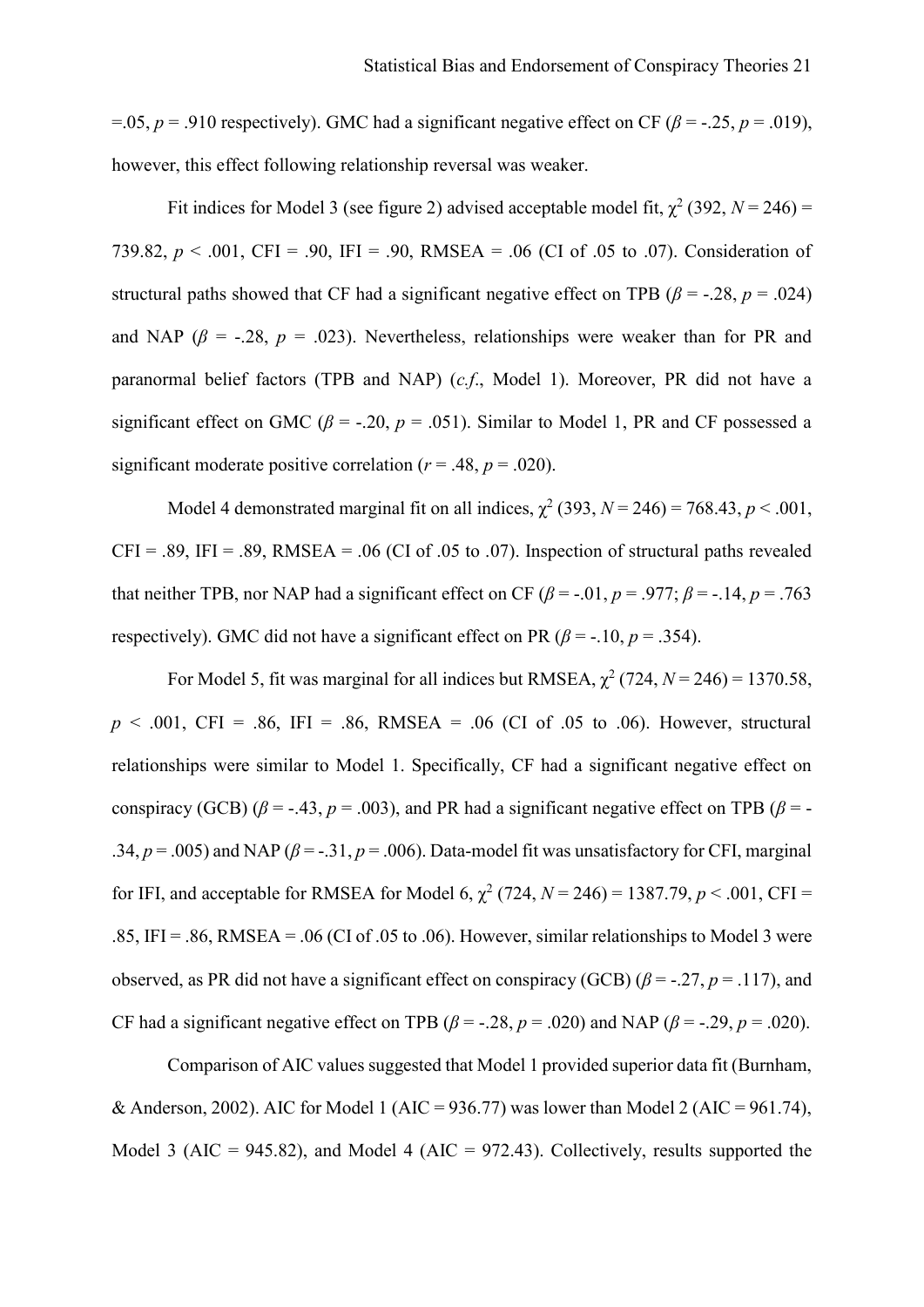notion that whilst related (significantly positively correlated), PR and CF possess distinct, differential relationships with PB and GMC. Explicitly, PR had a significant negative effect on PB factors, but not GMC. CF had a significant negative effect on PB and GMC, the relationship was stronger in relation to GMC. Results for Model 5 and Model 6 further support the results and the direction of relationships observed between statistical bias, paranormal belief and conspiracy in Models 1 to 4. The superior fit of Model 1 and Model 3 in comparison with Model 2 and Model 4, alongside stronger structural paths, supported the hypothesised inverse relationship between statistical bias and belief (PB and GMC).

## INSERT FIGURE 1 HERE

## INSERT FIGURE 2 HERE

## **Partial Correlations**

For completeness, partial correlation assessed the unique contribution of each component of statistical bias to belief types. In the case of conspiracy, CF (controlling for PR) significantly negatively correlated with GMC,  $r(243) = -.13$ ,  $p = .020$ ; PR (controlling for CF) was not related to GMC,  $r(243) = -0.04$ ,  $p = 0.518$ . For belief in the paranormal, PR (controlling for CF) significantly negatively correlated with RPBS,  $r(243) = -.21$ ,  $p = .001$ ; CF (controlling for PR) was not associated with RPBS,  $r(243) = -0.09$ ,  $p = 0.144$ .

#### **DISCUSSION**

As predicted, components of statistical bias were differentially related with endorsement of unconventional/alternative beliefs. Explicitly, conjunction error most strongly predicted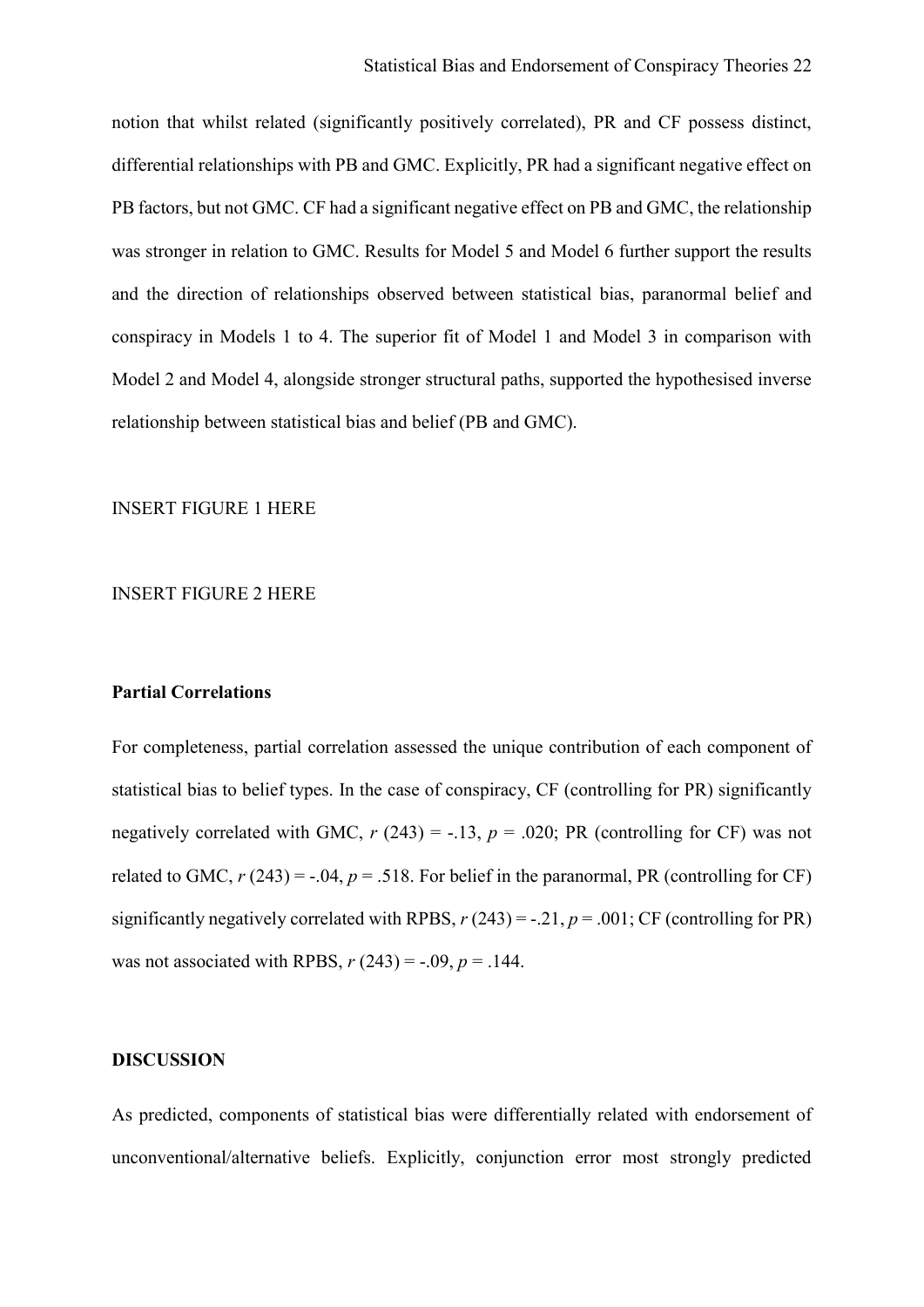conspiratorial ideation, whilst perception of randomness most strongly predicted belief in the paranormal. These findings contradicted the notion that anomalous beliefs (i.e., conspiracism and belief in the paranormal), by virtue of possession of common characteristics, relate similarly to conjunction error (Brotherton  $\&$  French, 2014). This assumption is an overgeneralisation, which ignores the complex, varied nature of unusual/unconventional beliefs. Findings indicated that although conspiratorial and paranormal beliefs share surface features, such as defiance of conventional understanding of reality, they are characterised by construct unique characteristics that serve to distinguish them. Importantly, variations affect bias susceptibility.

Previous work supports this conclusion. For example, the finding that endorsement of conspiracy and belief in the paranormal share only modest variance (Darwin et al., 2011; Dagnall et al., 2016; Drinkwater, et al., 2012; Lobato, et al., 2014; Swami et al., 2011). Thus, rather than representing sub-categories of anomalistic belief, the variables are best viewed as overlapping, but distinct constructs. Congruently, within the present study, relationships between conspiracy and paranormal measures were within the weak to moderate (.30-.50) range. Accordingly, conspiratorial thinking correlated with proneness to conjunction error, but not perception of randomness. Whilst, belief in the paranormal related to both components of statistical bias.

Furthermore, SEM analysis and partial correlation revealed that the belief in the paranormal and conjunction error association arose largely from variance explained by perception of randomness. This finding was consistent with the previously reported observation that conjunction tasks, in the context of paranormal belief, indirectly index misperception of randomness (see Dagnall et al., 2016, Rogers, 2014). Indeed, controlling for conjunction had little effect on the correlation between perception of randomness and paranormal belief.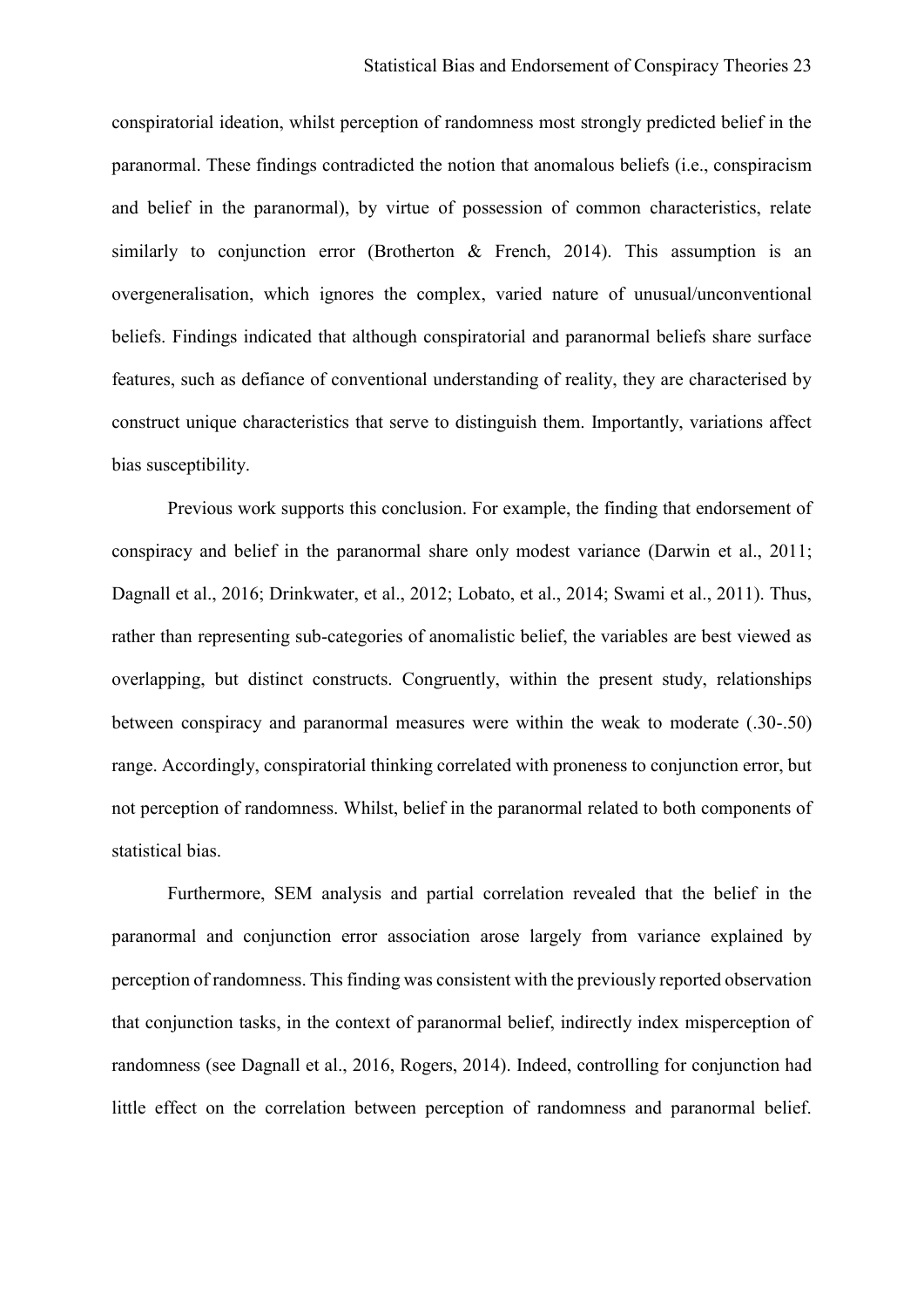Contrastingly, the association between conjunction and belief in the paranormal became insignificant when analysis controlled for perception of randomness.

The observation of a weak relationship between belief in the paranormal and propensity to conjunction error paralleled previous studies (Dagnall et al., 2014, 2016). Pertinently, it concurred with Brotherton and French (2014), who noted that only unsophisticated analysis based on median splits (believers vs. nonbelievers) produced significant effects. Within the present study, the inclusion of a measure of perception of randomness enabled more refined appreciation of the relative impact and importance of conjunction. Thus, whilst conjunction was associated with belief in the paranormal, perception of randomness demonstrated a stronger relationship.

More generally, the existence of a significant relationship between belief in the paranormal and susceptibility to conjunction fallacy agrees with the work of Rogers and colleagues (2009, 2011, 2016). It is consistent also with Dagnall et al. (2014, 2016), who reported weak effects, which vary as a function of belief type. In the context of the Revised Paranormal Belief Scale (RPBS), significant effects are typically found with the traditional paranormal belief dimension.

With regard to conspiracy, conjunction-framing manipulations produced relatively minor variations in relationship strength. This supported Brotherton and French's (2014) assertion that conspiratorial ideation is associated with a domain-general susceptibility to conjunction error. Framing, however, influenced the relationship between belief in the paranormal and conjunction. Whilst, paranormal conjunctions were generally easier to solve, performance declined as the level of paranormal belief increased. This finding supported previous work by Dagnall et al. (2016). This outcome requires cautious interpretation because framing problems in a paranormal context, potentially conflates problem-solving ability with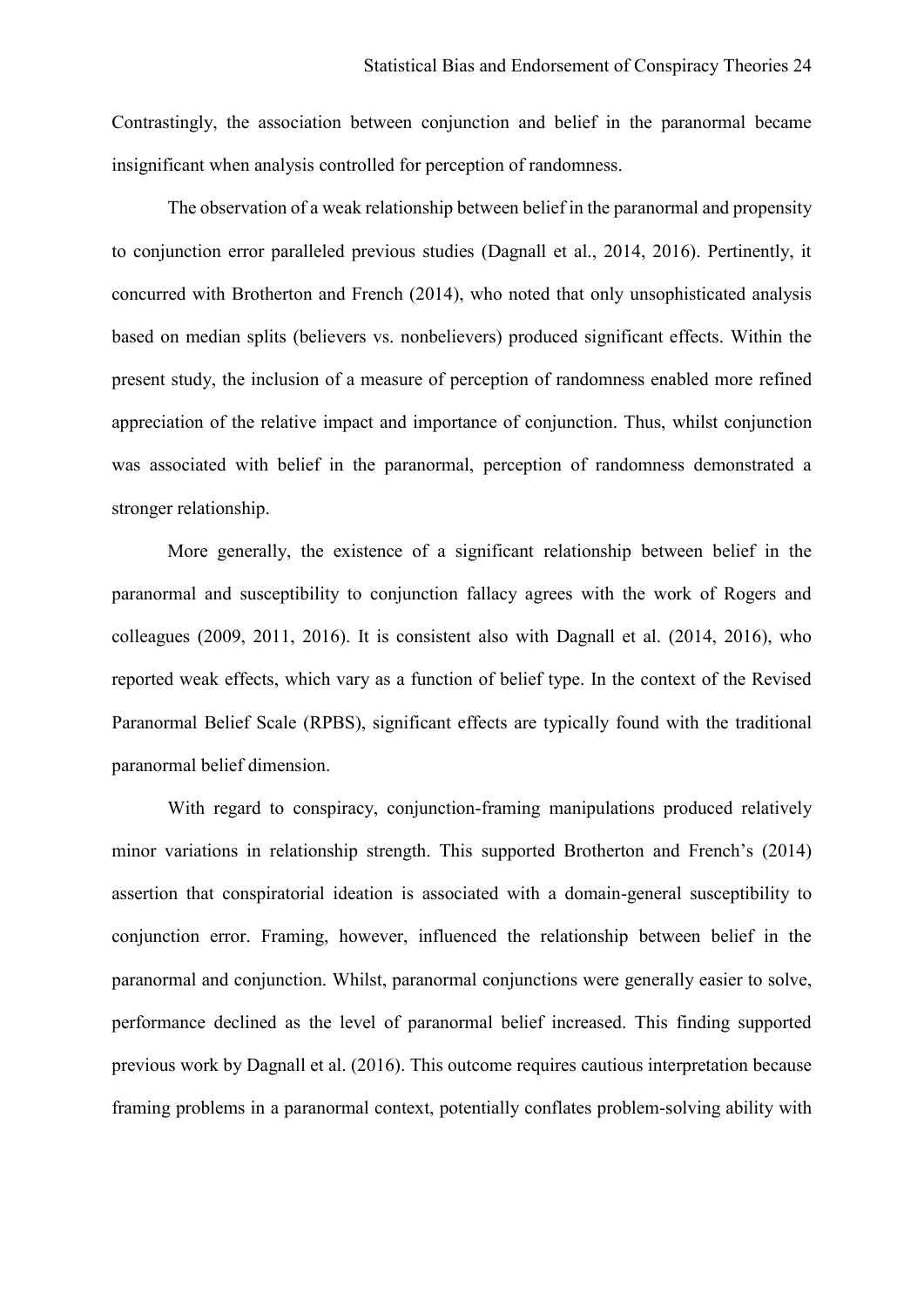paranormal belief. Hence, the usefulness of the paranormal manipulation needs further assessment and development.

One possibility is to compare performance on a range of paranormal beliefs (extrasensory perception, psychokinesis, hauntings, astrology, etc.). Believers' ability to solve conjunctions should then vary as a degree of belief in particular paranormal phenomena. This will facilitate a more precise understanding of the relationship between statistical bias and belief. Overall, measures may obscure important variations and effects. Certainly, framing manipulations based on overall paranormal belief produces a crude insensitive measurement tool.

Having established that the relationship between conspiratorial ideation and susceptibility to conjunction is robust, future studies may expand research to consider premise/information importance. Recent work in the area of paranormal belief by Rogers et al. (2016) reported that more errors occurred for confirmatory (vs. disconfirmatory) conjunctions. Whilst, they noted that event type (paranormal vs. non-paranormal) had no effect on error rate it would be worthwhile investigating whether conspiracy premise content influences proneness to conjunction errors. Firstly, by establishing if conspiracy theory endorsement is more likely when the evidence inherent within the first constituent inductively confirms the second (vs. disconfirms). This would appear to be highly consistent with the nature of conspiracy theories. Proof for the veracity of a conspiracy theory derives often from perceived information relatedness. If 'A' supports the notion that the official explanation is untrue, it is wrongly regarded as supportive evidence for the alternative conspiracy theory, 'B'. If the associated information is consistent with the stated premise then presumably level of endorsement should increase. Contrastingly, if the information contradicts the premise conjunction error should reduce. Past work has demonstrated that confirmation relations affect probability judgments (Tentori, & Crupi, 2012).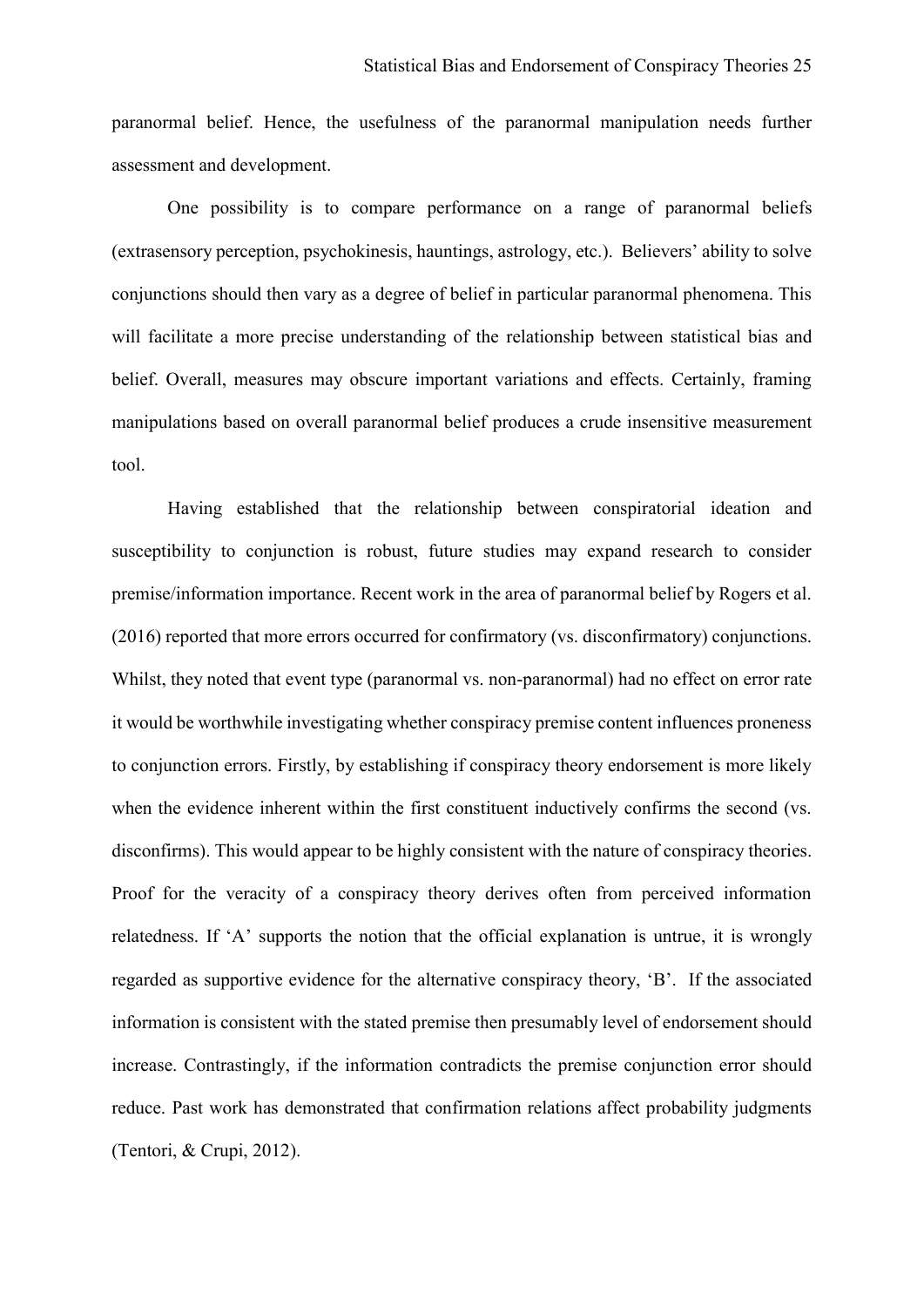Secondly, manipulation of conspiracy consequence could occur. Research details that participants are more likely to endorse conspiracies associated with large (vs. negligible consequences) (LeBoeuf, & Norton, 2012), and conspiracies associated with major event minor (vs. minor) events (Leman, & Cinnirella, 2007). Clearly, these factors ought to influence the strength of the relationship between conspiracy endorsement and susceptibility to conjunction error. Individuals will be more likely to endorse conjunction scenarios where the consequences are major (i.e., an assassination results in all-out war vs. minor trade sanctions) and the event significant (assassinated figure is the leader of a major world power vs. a small distant country).

Finally, results advocate the need for further work investigating potential interactions between belief types and propensity to heuristic bias. Preceding studies have focussed on general paranormal belief and more recently conspiracy theory. Broad belief classification may obfuscate and obscure important nuanced relationships. Individual beliefs by virtue of their structure and content may increase susceptibility to particular forms of bias. This supposition is consistent with Dagnall et al.'s (2014, 2016) finding that conjunction error is more strongly correlated with TPB. TPB includes concepts such as the devil, witchcraft, heaven and hell, and serves to regulate social/cultural factors (Goode, 2000). Similarly, Rogers et al. (2016) noted that extrasensory perception and psychokinesis were associated with heightened susceptibility to generic conjunction fallacy. In this context, the nature of superstitious beliefs may predispose an association with conjunction error. Similar to conspiracy, justifications for good/bad luck often refer to supporting evidence/premises. For instance, good/bad luck (A) occurred because of a certain event or occurrence (B). Contrastingly, several other paranormal phenomena derive principally from the designation of causation/meaning to random events (extrasensory perception, astrology, etc.).

Considering these examples, a key factor may be whether believers attribute causation to general forces, or definite factors. For instance, people may believe astrology can predict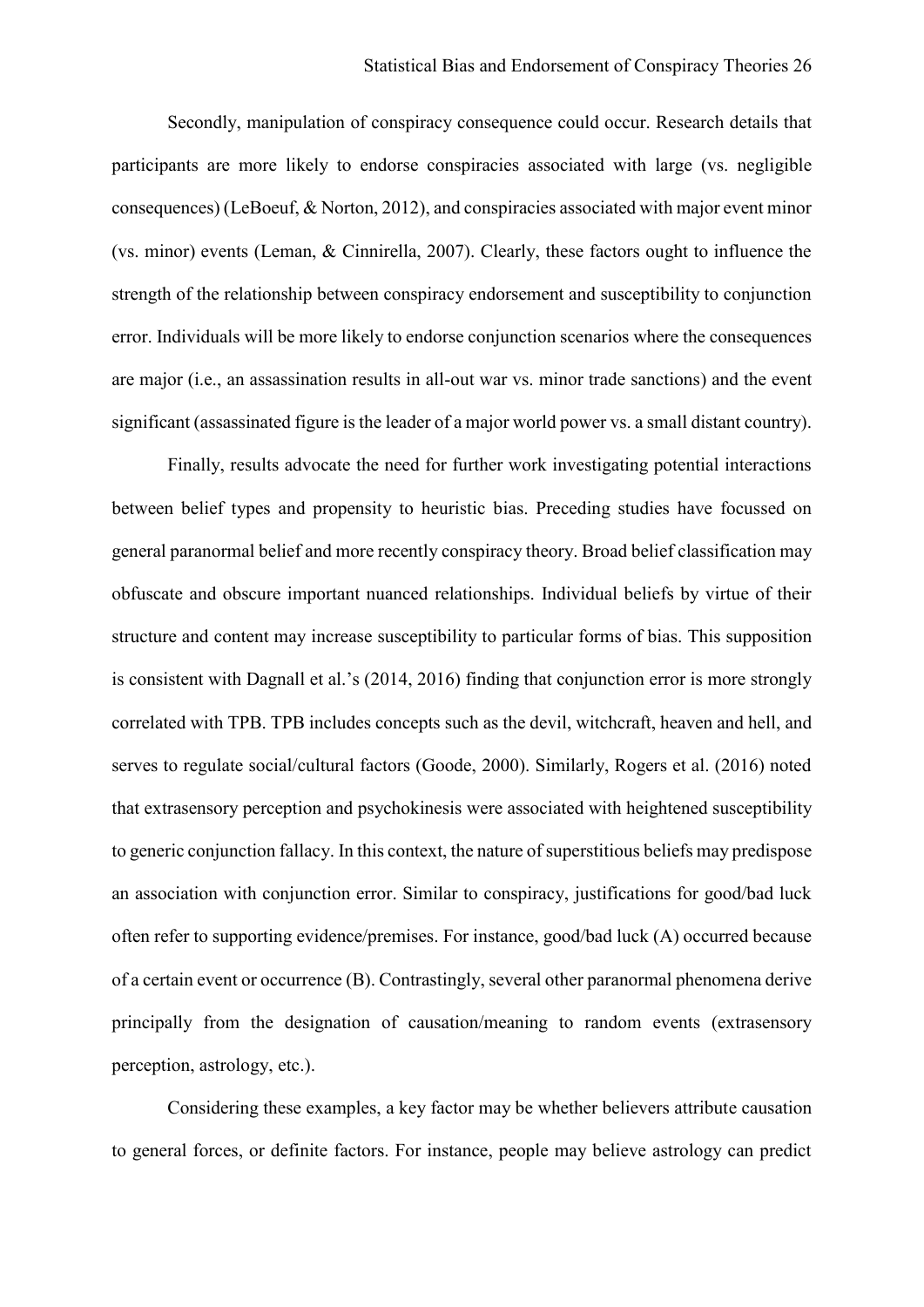their future (this would generally arise from misperception of randomness). However, if they ascribe an outcome to a precise agent, the bias emphasis moves towards conjunction error (i.e., seeing a psychic, having a reading and then encountering good/bad fortune). Thus, generally, conjunction is most likely to occur when explicit instances provide support for general laws and principles. This postulation is consistent with the observation that belief in the paranormal correlates with both misperception of randomness and propensity to conjunction errors and explains why the relationship of the latter to paranormal belief is weaker. Thus, causal emphasis may influence bias susceptibility. Relatedly, because recent research reports an association between conspiratorial ideation and intentionality bias (the inclination to see purpose in the movements of both animate and inanimate objects) (Brotherton & French, 2015) future study may wish to consider the degree to which intentionality and statistical bias are related.

The tendency to focus on general beliefs reflects the nature of the measures rather than research strategy. In the case of paranormal beliefs, the two main scales (RPBS and Australian Sheep Goat Scale) act typically as general measures. They also function best at the global level of measurement. This is because the underlying subscales are either psychometrically questionable, and/or lack construct breadth. An example of this within the RPBS is psi. The sub-scale comprises three items indexing (PK) psychokinesis and a single question about mind reading. Whilst related, these represent distinct paranormal phenomena. Similarly, extrasensory perception is a generic term denoting various psychic abilities (telepathy, clairvoyance, clairaudience, precognition, remote viewing, etc.), which differ greatly. Hence, the study of discrete beliefs would further inform and facilitate understanding of reasoning and propensity towards statistical bias.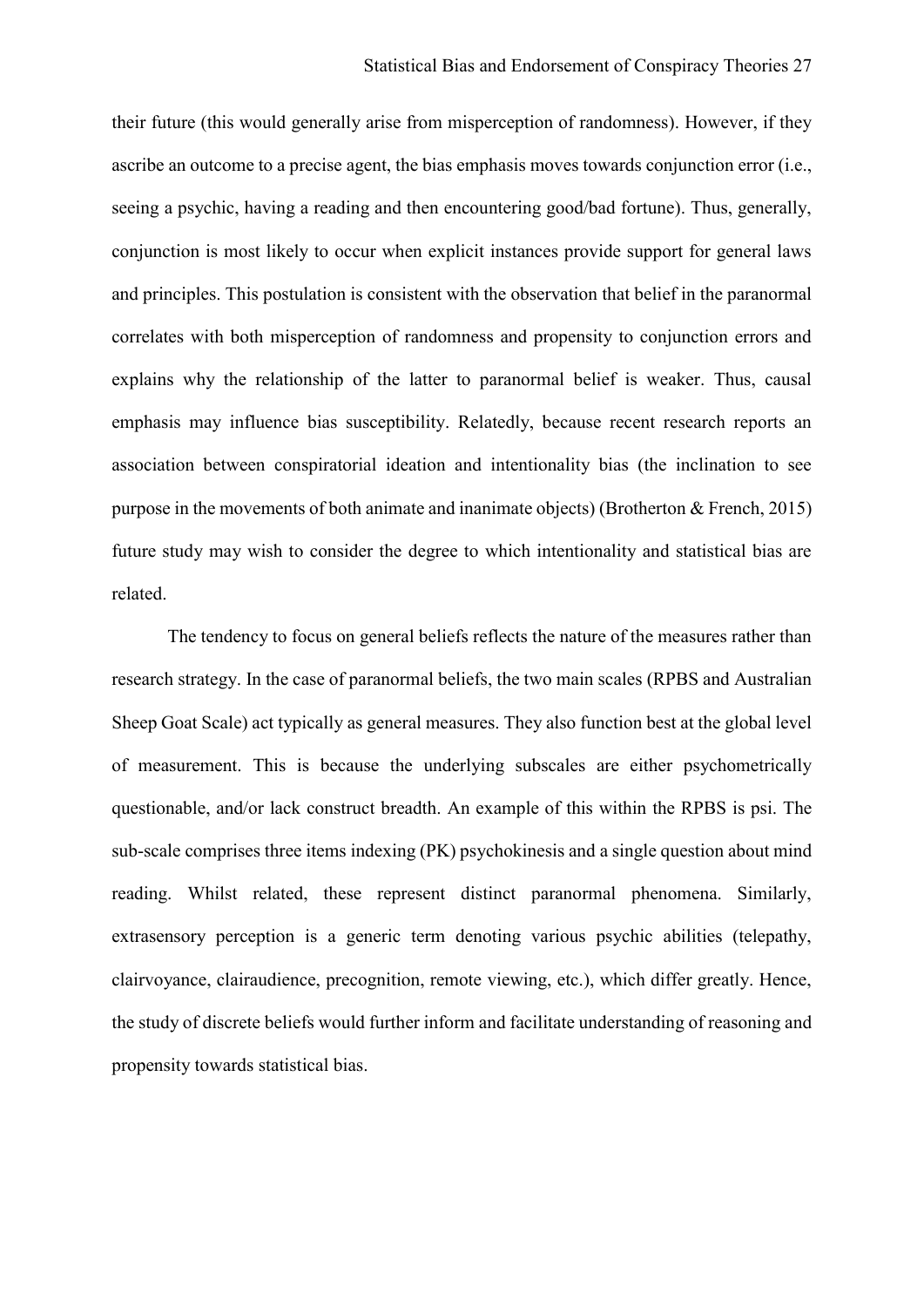## **Conclusion**

Whilst anomalous beliefs shared common characteristics, belief unique features effected susceptibility to components of statistical bias. Hence, proneness to conjunction error more strongly predicted endorsement of conspiracy and PR related more strongly to PB (the relationship with conjunction was weaker and indirect). This indicated that belief structure, nature, content and function moderated relationships. Additionally, whilst framing effected overall task solution rate, it had no significant influence on relationships between conspiratorial ideation and conjunction error. This finding supported the notion that endorsement of conspiracy theories was associated with domain-general susceptibility to conjunction error. Conversely, a framing effect occurred for paranormal beliefs; although paranormal conjunctions were easier to solve, performance declined as level of paranormal belief increased. In conclusion, the present study found no support for the view that susceptibility to conjunction generally predicted anomalous beliefs.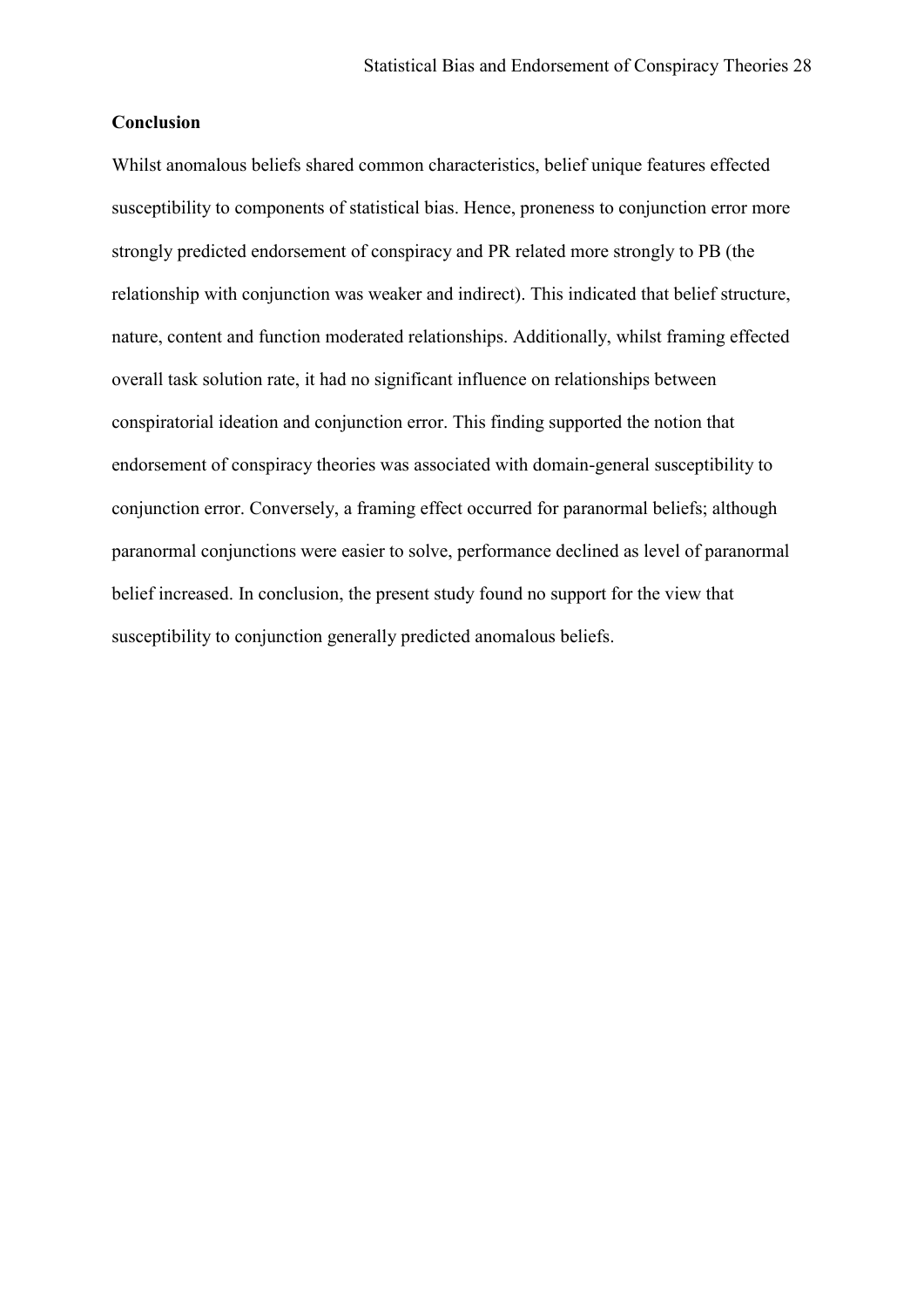#### **REFERENCES**

- Akaike, H. (1974). A new look at the statistical model identification. *IEEE transactions on automatic control*, *19*: 716–723. DOI:10.1109/TAC.1974.1100705
- Arnott, D. (1998). A taxonomy of decision biases. *Monash University, School of Information Management and Systems, Caulfield*.
- Arnott, D. (2006). Cognitive biases and decision support systems development: a design science approach. *Information Systems Journal*, *16*, 55–78. DOI:10.1111/j.1365- 2575.2006.00208.x
- Barron, D., Morgan, K., Towell, T., Altemeyer, B., & Swami, V. (2014). Associations between schizotypy and belief in conspiracist ideation. *Personality and Individual Differences*, *70*, 156–159. DOI: 10.1016/j.paid.2014.06.040
- Blackmore, S., & Troscianko, T. (1985). Belief in the paranormal: Probability judgements, illusory control, and the 'chance baseline shift'. *British Journal of Psychology*, *76*, 459– 468. DOI: 10.1111/j.2044-8295.1985.tb01969.x
- Bong, M., Woo, Y., & Shin, J. (2013). Do students distinguish between different types of performance goals? *The Journal of Experimental Education*, *81*, 464–489. DOI:10.1080/00220973.2012.745464.
- Broad, C. D. (1949). The relevance of psychical research to philosophy. Philosophy, *24*(91), 291–309.
- Brotherton, R., & French, C.C. (2014). Belief in conspiracy theories and susceptibility to the conjunction fallacy. *Applied Cognitive Psychology, 28*, 238–248. DOI: 10.1002/acp.2995
- Brotherton, R., & French, C.C (2015). Intention seekers: Conspiracist ideation and biased attributions of intentionality. PLoS ONE 10: e0124125. DOI: 10.1371/journal.pone.0124125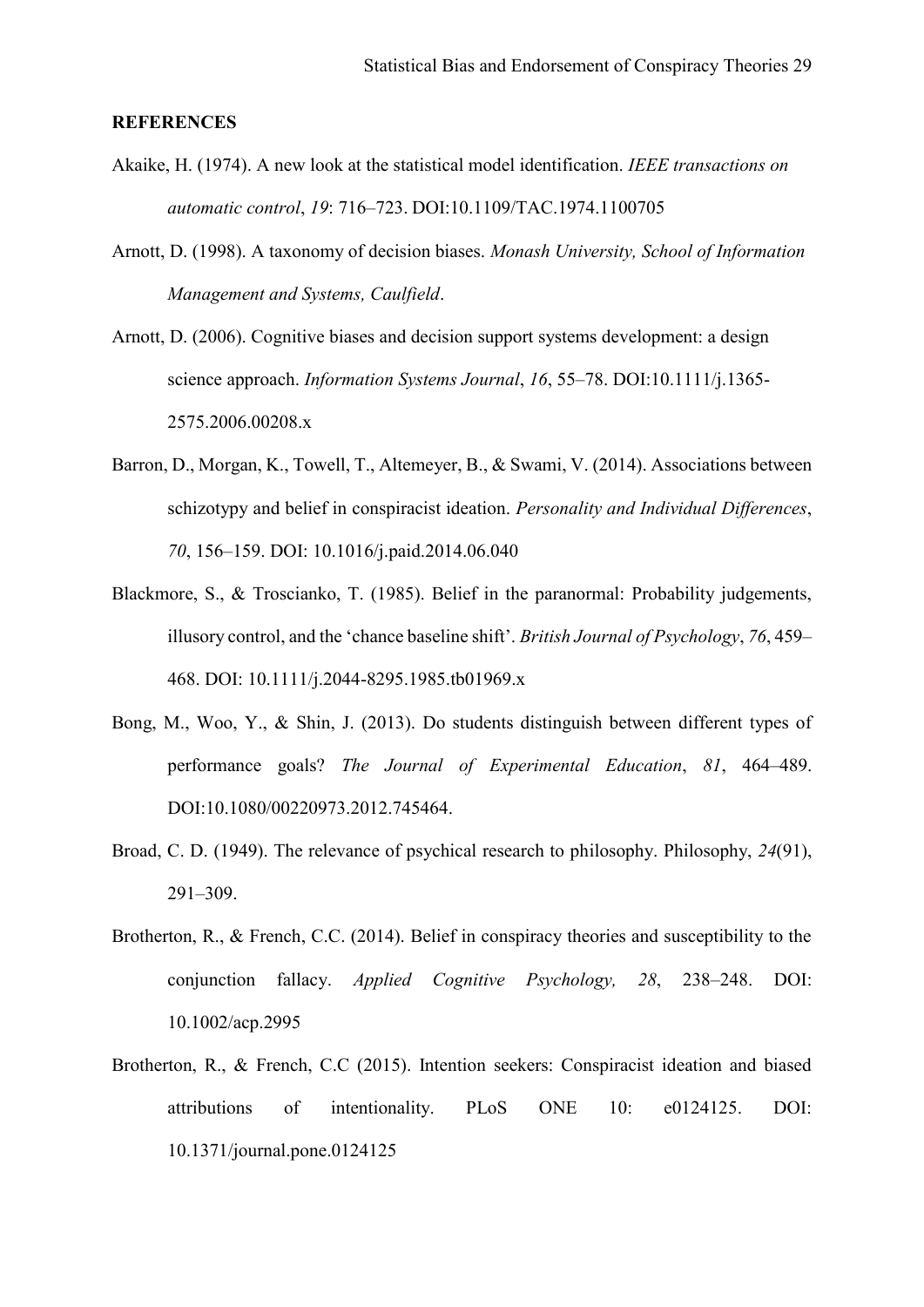- Brotherton, R., French, C. C., & Pickering, A. D. (2013). Measuring belief in conspiracy theories: the generic conspiracist beliefs scale. *Frontiers in Psychology*, *4*, 279. DOI: 10.3389/fpsyg.2013.00279
- Browne, M. W., & Cudeck, R. (1993). *Alternative ways of assessing model fit*. In Bollen, K. A. and Long, J. S. (eds.) Testing Structural Equation Models, pp 136–162. Newbury Park, CA: Sage.
- Brugger, P., & Taylor, K. I. (2003). ESP: Extrasensory perception or effect of subjective probability? *Journal of Consciousness Studies*, *10*, 221–246.
- Burnham, K. P., & Anderson, D. R. (2002). *Model selection and multimodel inference: a practical information-theoretic approach*. Springer, New York.
- Byrne, B. M. (2016). *Structural equation modeling with AMOS: Basic concepts, applications, and programming*. Routledge.
- Cardena, E., Palmer, J., & Marcusson-Clavertz, D. (2015). *Parapsychology: A handbook for the 21st century*. McFarland.
- Cohen, J. (1992). A power primer. *Psychological Bulletin*, *112*, 155–159. DOI: 10.1037/0033- 2909.112.1.155
- Dagnall, N., Drinkwater, K., Denovan, A., Parker, A., & Rowley, K. (2016). Misperception of chance, conjunction, framing effects and belief in the paranormal: a further evaluation. *Applied Cognitive Psychology*, *30*, 409–419. DOI: 10.1002/acp.3217
- Dagnall, N., Drinkwater, K., Parker A., Denovan, A., & Parton, M. (2015). Conspiracy theory and cognitive style: a worldview. *Frontiers in Psychology*, *6*. http://dx.doi.org/10.3389/fpsyg.2015.00206/acp.3057
- Dagnall, N., Drinkwater, K., Parker, A., & Rowley, K. (2014). Misperception of chance, conjunction, belief in the paranormal and reality testing: a reappraisal. *Applied Cognitive Psychology*, *28*, 711–719.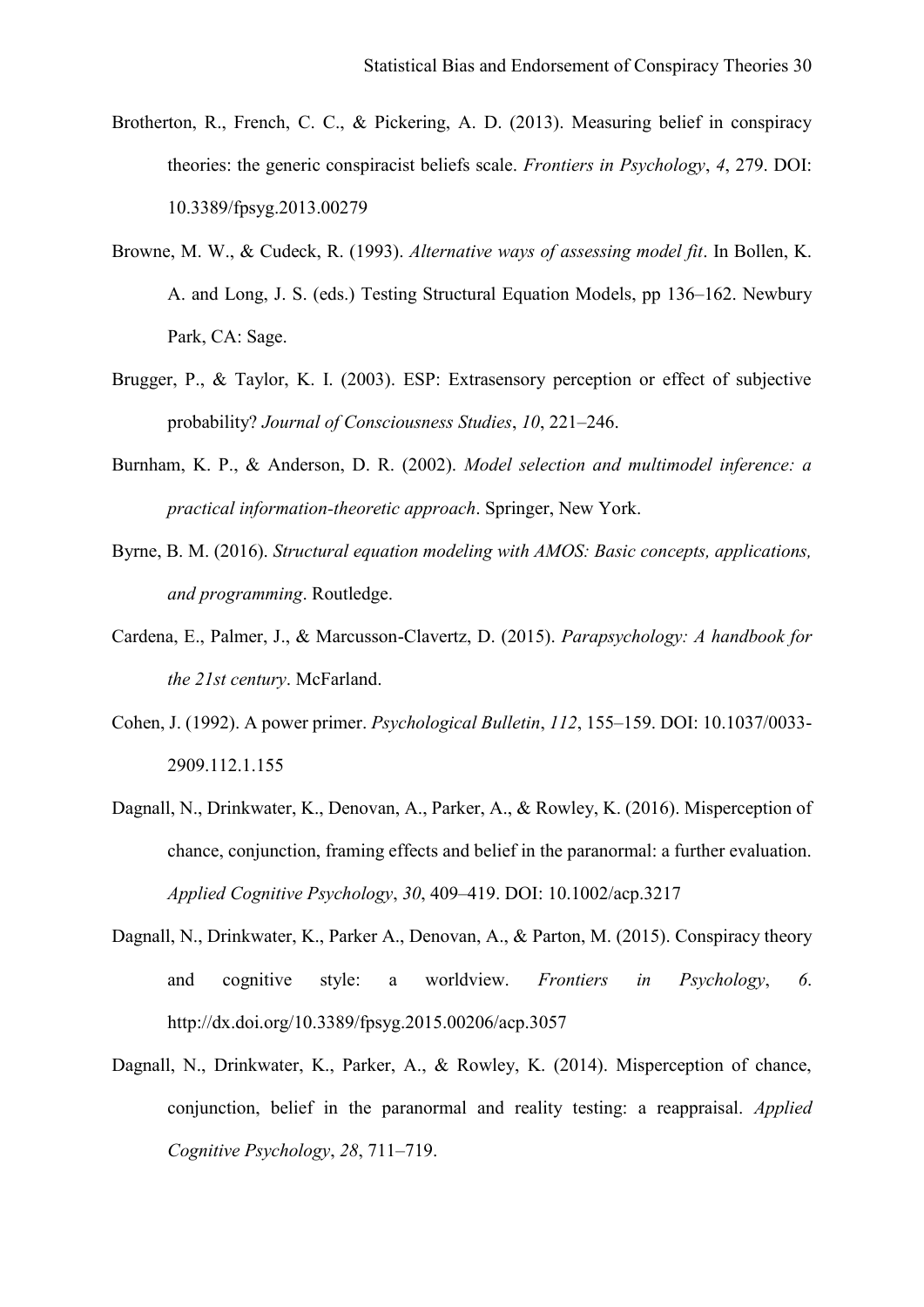DOI:10.1002http://dx.doi.org/10.3389/fpsyg.2016.01045

- Dagnall, N., Parker, A., & Munley, G. (2007). Paranormal belief and reasoning. Personality and Individual Differences, *43*, 1406–1415. DOI:10.1016/j.paid.2007.04.017
- Darwin, H., Neave, N., & Holmes, J. (2011). Belief in conspiracy theories. The role of paranormal belief, paranoid ideation and schizotypy. *Personality and Individual Differences*, *50*, 1289–1293. DOI: 10.1016/j.paid.2011.02.027
- Diamantopoulos, A., & Siguaw, J. A. (2000). *Introducing LISREL: A guide for the uninitiated*. Leicester: Sage.
- Dieguez, S., Wagner-Egger, P., & Gauvrit, N. (2015). Nothing happens by accident, or does it? A low prior for randomness does not explain belief in conspiracy theories. *Psychological Science*, *26*, 1762–1770. DOI: 10.1177/0956797615598740
- Douglas, K. M., & Sutton, R. M. (2011). Does it take one to know one? Endorsement of conspiracy theories is influenced by personal willingness to conspire. *British Journal of Social Psychology*, *50*, 544–552. DOI: 10.1111/j.2044-8309.2010.02018.x
- Drinkwater, K., Dagnall, N., & Parker, A. (2012). Reality testing, conspiracy theories, and paranormal beliefs. *Journal of Parapsychology*, *76*, 57–78.
- George, D., & Mallery, P. (2003). *SPSS for Windows step by step: A simple guide and reference. 11.0 update* (4<sup>th</sup> Ed.), Boston: Allyn & Bacon.
- Goode, E. (2000). *Paranormal beliefs: A sociological introduction*. Prospect Heights, IL: Waveland Press.
- Goulding, A., & Parker, A. (2001). Finding psi in the paranormal: Psychometric measures used in research on paranormal beliefs/experiences and in research on psi-ability. *European Journal of Parapsychology*, *16*, 73–101.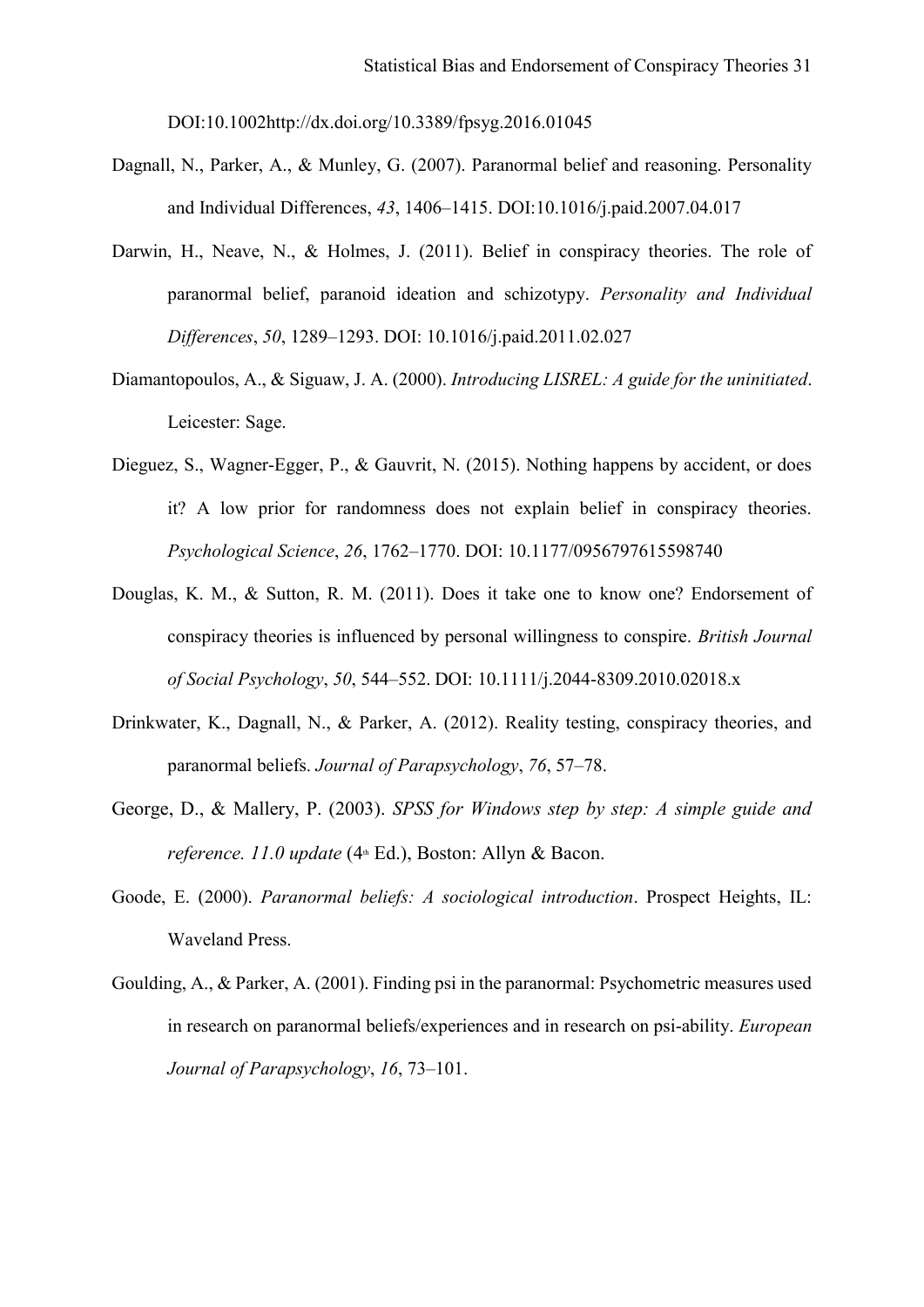- Hu, L., & Bentler, P. M. (1999). Cutoff criteria for fit indexes in covariance structure analysis: Conventional criteria versus new alternatives. *Structural Equation Modeling: A Multidisciplinary Journal*, *6*, 1–55. DOI: 10.1080/10705519909540118.
- Imhoff, R., & Bruder, M. (2014). Speaking (un-) truth to power: Conspiracy mentality as a generalised political attitude. *European Journal of Personality*, *28*, 25–43. DOI: 10.1002/per.1930
- Irwin, H. J. (1992). Origins and functions of paranormal belief: the role of childhood trauma and interpersonal control. *Journal of the American Society for Psychical Research*, *86*, 199–208.
- Irwin, H. J. (2004). Reality testing and the formation of paranormal beliefs: A constructive replication. *Journal of the Society for Psychical Research*, *68*, 143–152.
- Lange, R., Irwin, H. J., & Houran, J. (2000). Top-down purification of Tobacyk's Revised Paranormal Belief Scale. *Personality and Individual Differences, 29*, 131–156. DOI: 10.1016/S0191-8869(99)00183-X
- Leman, P. J., & Cinnirella, M. (2007). A major event has a major cause: Evidence for the role of heuristics in reasoning about conspiracy theories. *Social Psychological Review*, *9*, 18–28.
- LeBoeuf, R. A., & Norton, M. I. (2012). Consequence-cause matching: Looking to the consequences of events to infer their causes. *Journal of Consumer Research*, *39*, 128– 141. DOI: 10.1086/662372
- Lobato, E., Mendoza, J., Sims, V., & Chin, M. (2014). Examining the relationship between conspiracy theories, paranormal beliefs, and pseudoscience acceptance among a university population. *Applied Cognitive Psychology*, *28*, 617–625. DOI: 10.1002/acp.3042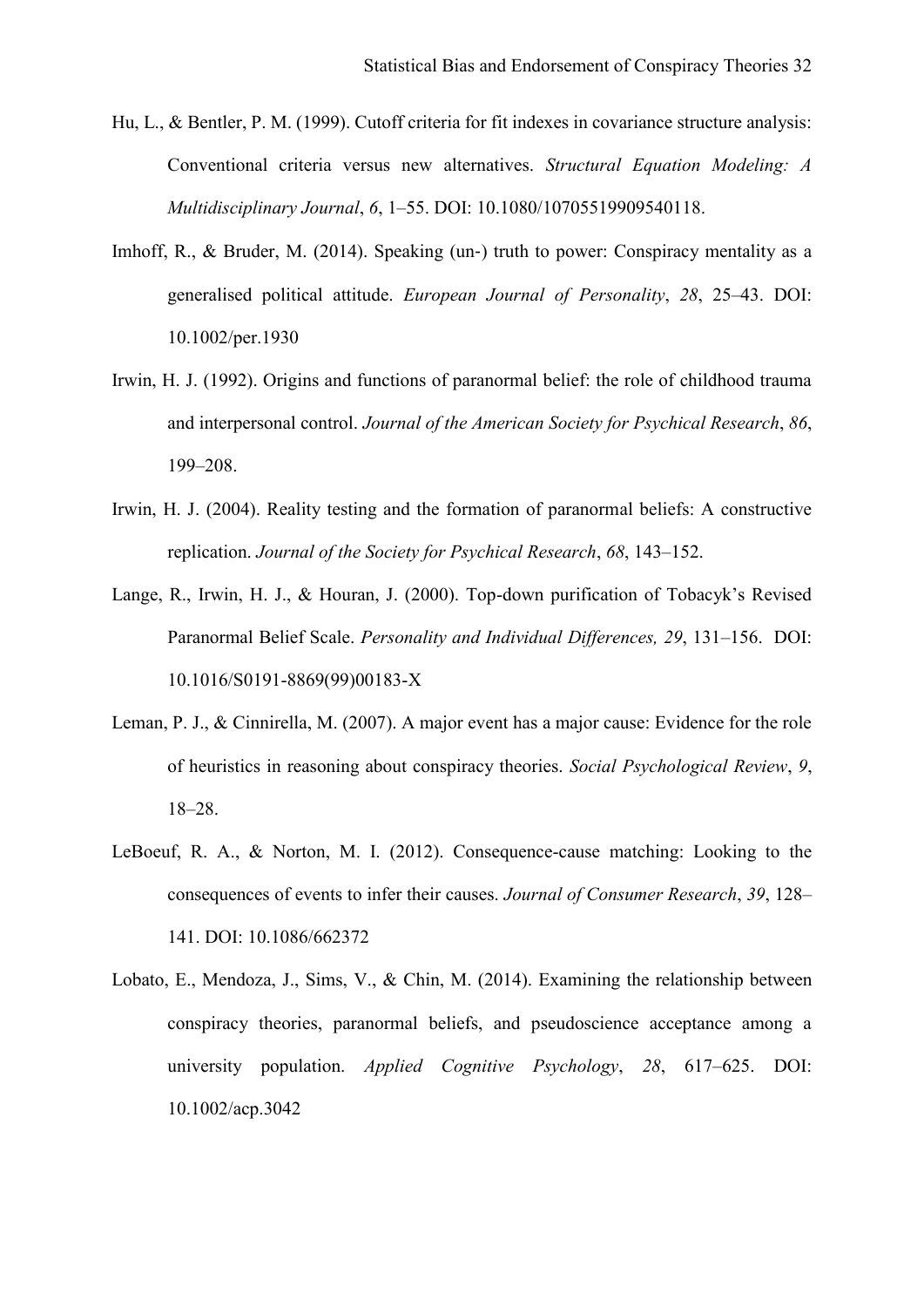MacCallum, R. C., Roznowski, M., & Necowitz, L. B. (1992). Model modification in covariance structure analysis: The problem of capitalization on chance. *Psychological Bulletin*, *111*, 490–504. DOI: 10.1037/0033-2909.111.3.490

Nickell, J. (2009). Return to Roswell. *Skeptical Inquirer*, 33(1), 10–12.

- Raykov, T. (2002). Analytic estimation of standard error and confidence interval for scale reliability. *Multivariate Behavioral Research*, 37, 89–103. DOI: 10.1207/S15327906MBR3701\_04.
- Rogers, P. (2014). *Paranormal believers' proneness to probabilistic reasoning biases*, in Aberrant Beliefs and Reasoning, ed. N. D. Galbraith (Hove: Psychology Press), 114– 131.
- Rogers, P., Davis, T., & Fisk, J. E. (2009). Paranormal belief and susceptibility to the conjunction fallacy. *Applied Cognitive Psychology*, *23*, 524–542. DOI: 10.1002/acp.1472
- Rogers, P., Fisk, J. E., & Wiltshire, D. (2011). Paranormal belief and the conjunction fallacy: Controlling for temporal relatedness and potential surprise differentials in component events. *Applied Cognitive Psychology*, *25*, 692–702. DOI: 10.1002/acp.1732
- Rogers, P., Fisk, J. E., & Lowrie, E. (2016). Paranormal believers' susceptibility to confirmatory versus disconfirmatory conjunctions. *Applied Cognitive Psychology*, Online Version of Record published before inclusion in an issue. DOI: 10.1002/acp.3222
- Sunstein, C. R., & Vermeule, A. (2009). Conspiracy theories: causes and cures. *Journal of Political Philosophy*, *17*, 202–227. DOI: 10.1111/j.1467-9760.2008.00325.x
- Swami, V., Coles, R., Stieger, S., Pietschnig, J., Furnham, A., Rehim, S., & Voracek, M. (2011). Conspiracist ideation in Britain and Austria: Evidence of a monological belief system and associations between individual psychological differences and real‐world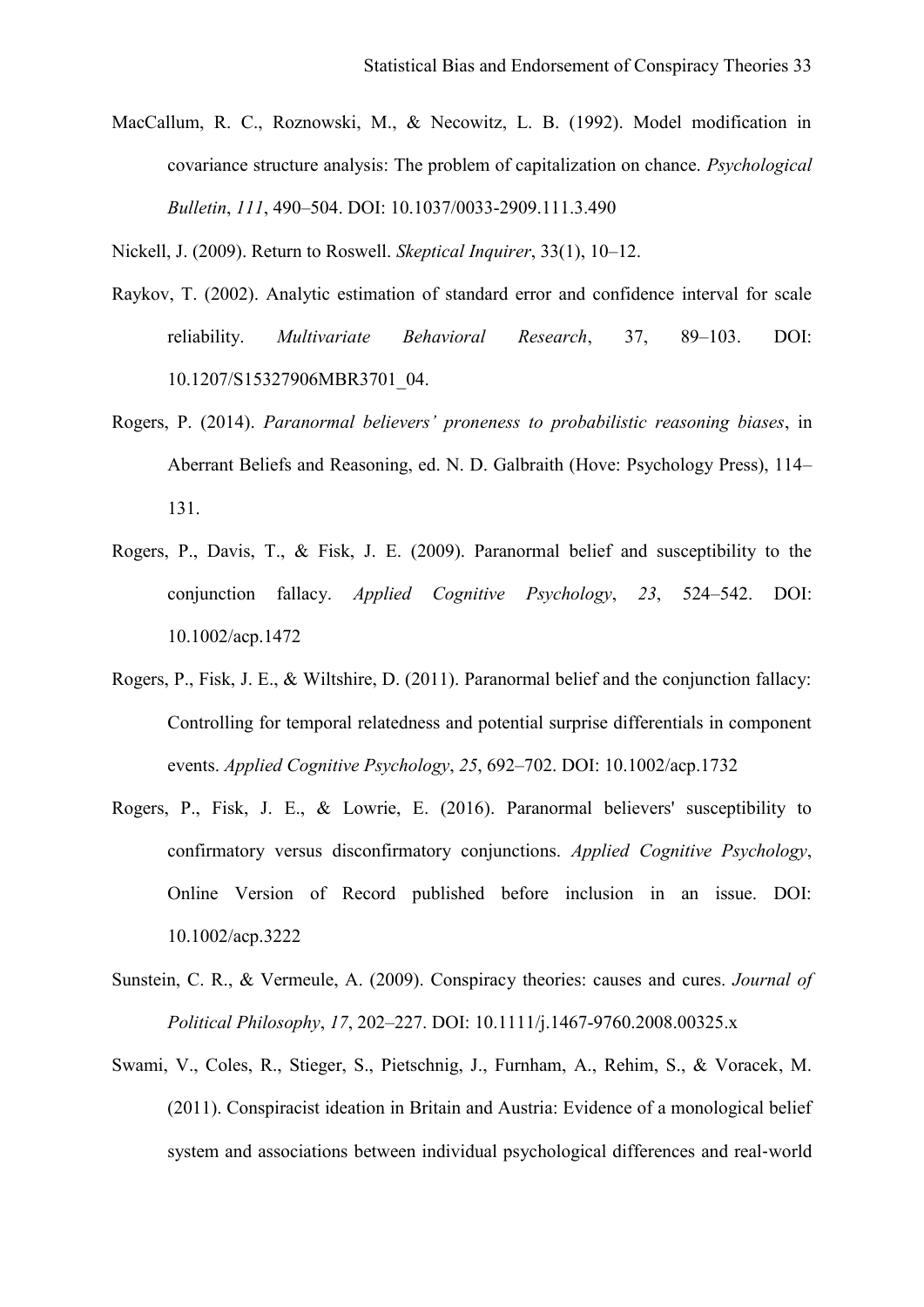and fictitious conspiracy theories. *British Journal of Psychology, 102,* 443–463*.* DOI:10.1111/j.2044-8295.2010.02004.x

- Tabachnick, B. G., & Fidell, L. S. (2001). *Using multivariate analysis*. California State University Northridge: Harper Collins College Publishers.
- Tanaka, J. S. (1987). 'How big is big enough?': Sample size and goodness of fit in structural equation models with latent variables. *Child Development*, 134–146. DOI: 10.2307/1130296
- Tentori, K., & Crupi, V. (2012). How the conjunction fallacy is tied to probabilistic confirmation: Some remarks on Schupbach (2009). *Synthese*, *184*, 3–12. DOI: 10.1007/s11229-009-9701-y
- Tentori, K., Crupi, V., & Russo, S. (2013). On the determinants of the conjunction fallacy: Probability versus inductive confirmation. *Journal of Experimental Psychology: General*, *142*, 235–255. DOI:10.1037/a0028770.
- Thalbourne, M. A., & Delin, P. S. (1993). A new instrument for measuring the sheep-goat variable: Its psychometric properties and factor structure. *Journal of the Society for Psychical Research*, *59*, 172–186.
- Thomas, D. (1995). The Roswell incident and project Mogul. *Skeptical Inquirer*, *19*(4), 15–18.
- Tobacyk, J. (1988). *A revised paranormal belief scale*. Unpublished manuscript, Rushton, LA: Louisiana Tech University.
- Tobacyk, J. J. (2004). A revised paranormal belief scale. *The International Journal of Transpersonal Studies*, *23*, 94–99.
- Tobacyk, J., & Milford, G. (1983). Belief in paranormal phenomena: Assessment instrument development and implications for personality functioning. *Journal of Personality and Social Psychology*, *44*, 1029–1037. DOI:10.1037/0022-3514.44.5.1029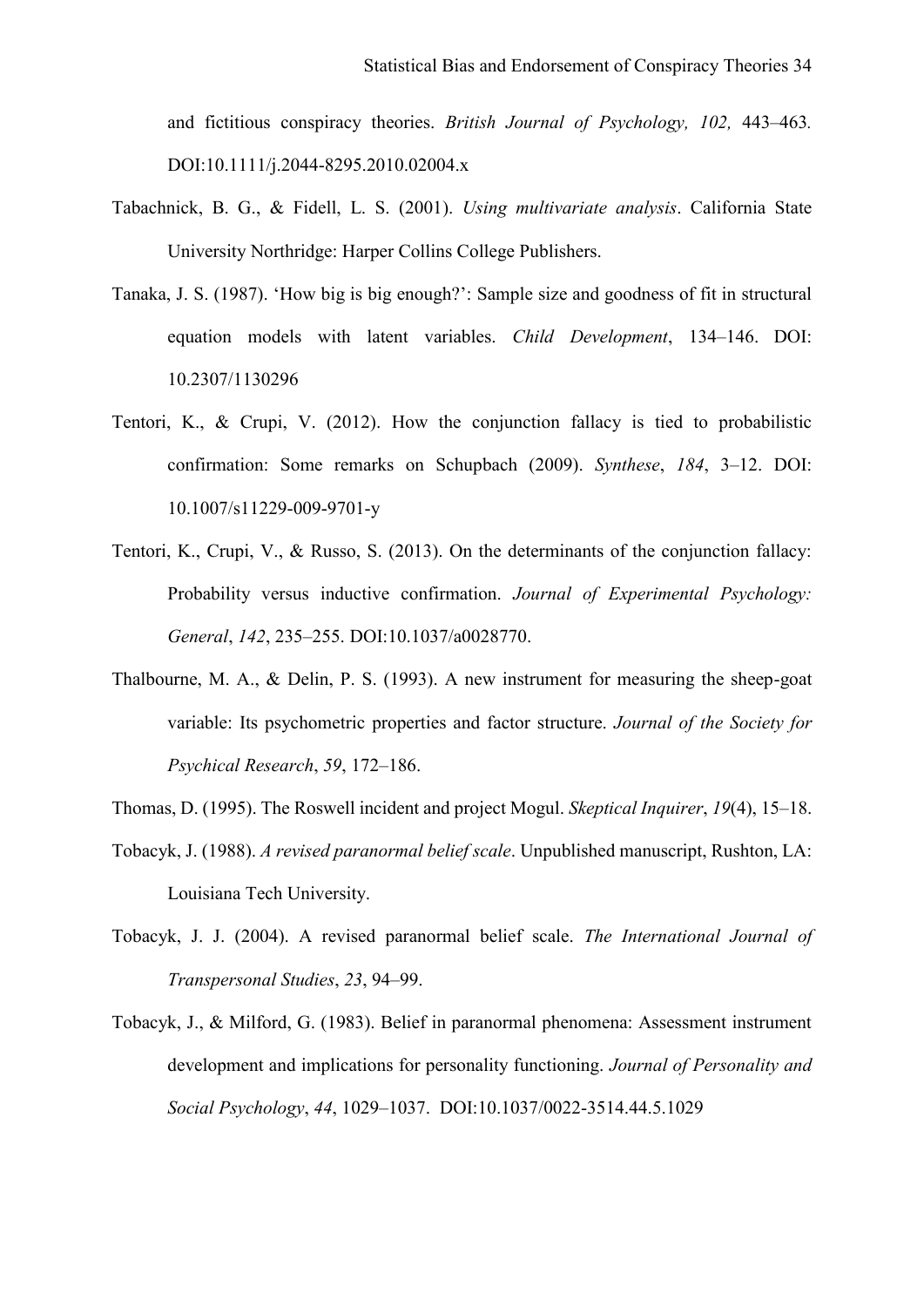Tversky, A., & Kahneman, D. (1982). Evidential impact of base rates. In D. Kahneman, P. Slovic & A. Tversky (Eds.), Judgement under uncertainty: Heuristics and biases (pp. 153-160). New York: Cambridge University Press. DOI:10.1017/CBO9780511809477.011

- Tversky, A., & Kahneman, D. (1983). Extensional versus intuitive reasoning: The conjunction fallacy in probability judgement. *Psychological Review*, *90*, 293–315. DOI:10.1037/0033-295X.90.4.293
- Zou, G. Y. (2007). Toward using confidence intervals to compare correlations. *Psychological Methods*, *12*, 399–413. DOI:10.1037/1082-989X.12.4.399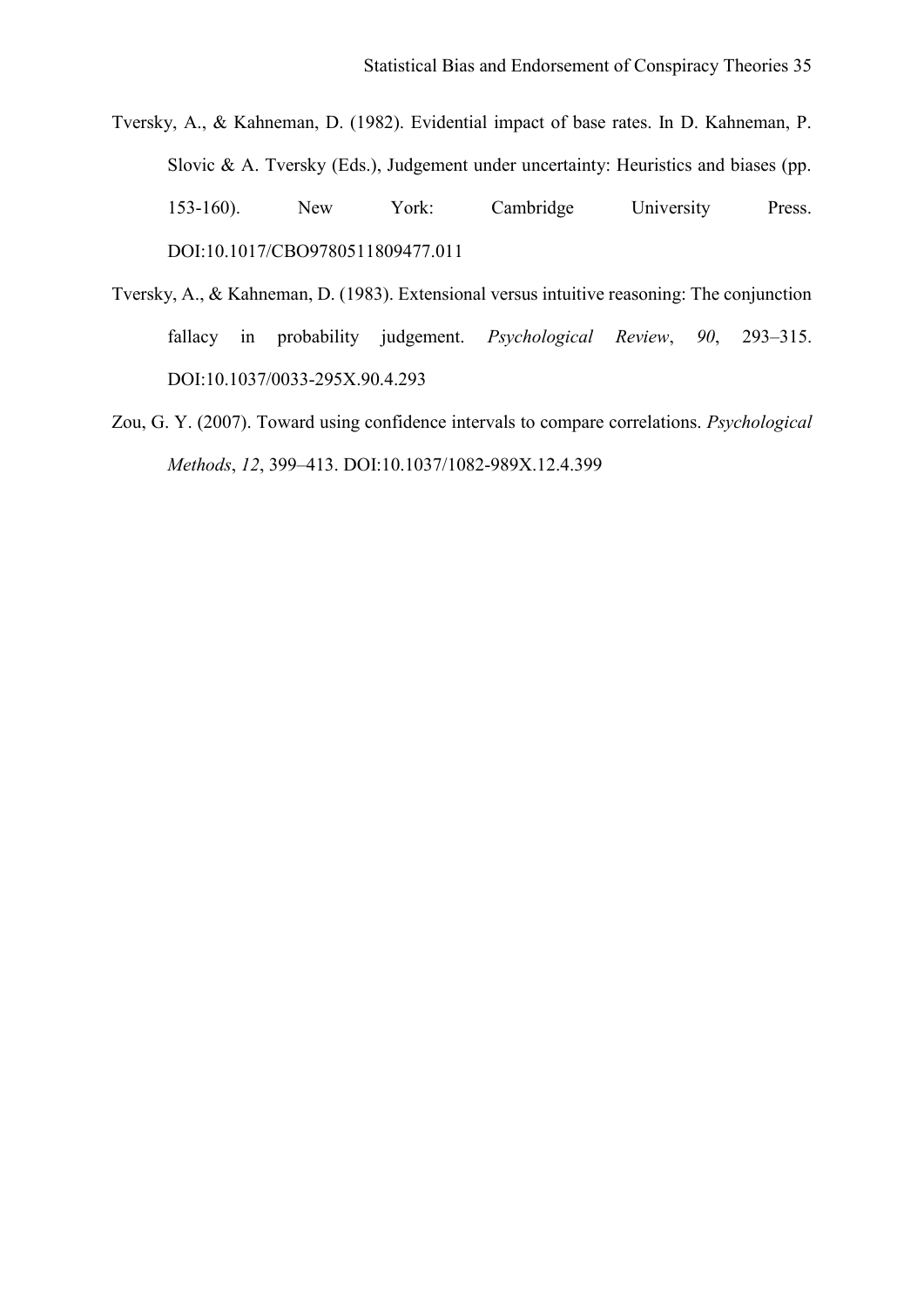Tables

|         | $\alpha$ | Mean        | SD    | Min   | Max         | $\mathbf{1}$ | 2 3 | 4                               | $5\overline{)}$ |
|---------|----------|-------------|-------|-------|-------------|--------------|-----|---------------------------------|-----------------|
| 1. GCB  | .89      | 43.56       | 10.94 | 15.00 | 70.00       |              |     | $.64**$ $.45**$ $.44**$ $.36**$ |                 |
| 2. GMC  | .86      | 18.75       | 6.25  | 5.00  | 35.00       |              |     | $.48**$ $.47**$ $.38**$         |                 |
| 3. RPBS | .94      | 74.17 30.22 |       | 26.00 | - 148 00    |              |     |                                 | $.89**$ $.85**$ |
| 4. NAP  | .91      | 19.86       | 6.68  | 685   | 34 22       |              |     |                                 | $.78**$         |
| 5. TPB  | .81      | 21.11 5.75  |       |       | 11.16 35.40 |              |     |                                 |                 |

Table 1. Scale descriptive information and inter-scale correlations

GCB, Generic Conspiracist Beliefs; GMC, General Measure of Conspiracism; RPBS, Revised Paranormal Belief Scale; NAP, New Age Philosophy; TPB, Traditional Paranormal Belief

Table 2. Problem task descriptive information and inter-item correlations

| Variable                    | M    | SD   | Proportion | SD    |        |           |             |        |
|-----------------------------|------|------|------------|-------|--------|-----------|-------------|--------|
| 1. Perception of Randomness | 3.71 | 1 03 | 74 23      | 20.54 | $70**$ | $16**$ 03 |             | $14*$  |
| 2. Standard Conjunction     | 1 75 | 1 22 | 35.04      | 24 37 |        | $32**$    | $21**$ 31** |        |
| 3. Everyday Conjunction     | 3.67 | 1.20 | 73.33      | 24.00 |        |           | $47**$      | $27**$ |
| 4. Conspiracy Conjunction   | 4.20 | 1.04 | 83.90      | 20.86 |        |           |             | $26**$ |
| 5. Paranormal Conjunction   | 4.34 | 1.00 | 86.83      | 20.09 |        |           |             |        |

Table 3. Correlations between problem solving task performance, conspiracy measures and

belief in the paranormal

| Variable                    |  | GCB GMC RPBS NAP TPB                     |  |
|-----------------------------|--|------------------------------------------|--|
| Perception of Randomness    |  | $-.07-.08-.25**-.21**-.22**$             |  |
| <b>Standard Conjunction</b> |  | $-.22** -15** -16** -16** -19**$         |  |
| <b>Everyday Conjunction</b> |  | $-16** -16** -20** -16** -24**$          |  |
| Conspiracy Conjunction      |  | $-.22** -18** -13* -14** -12**$          |  |
| Paranormal Conjunction      |  | $-.25** - .26** - .42** - .36** - .32**$ |  |

GCB, Generic Conspiracist Beliefs; GMC, General Measure of Conspiracism; RPBS, Revised Paranormal Belief Scale; NAP, New Age Philosophy; TPB, Traditional Paranormal Belief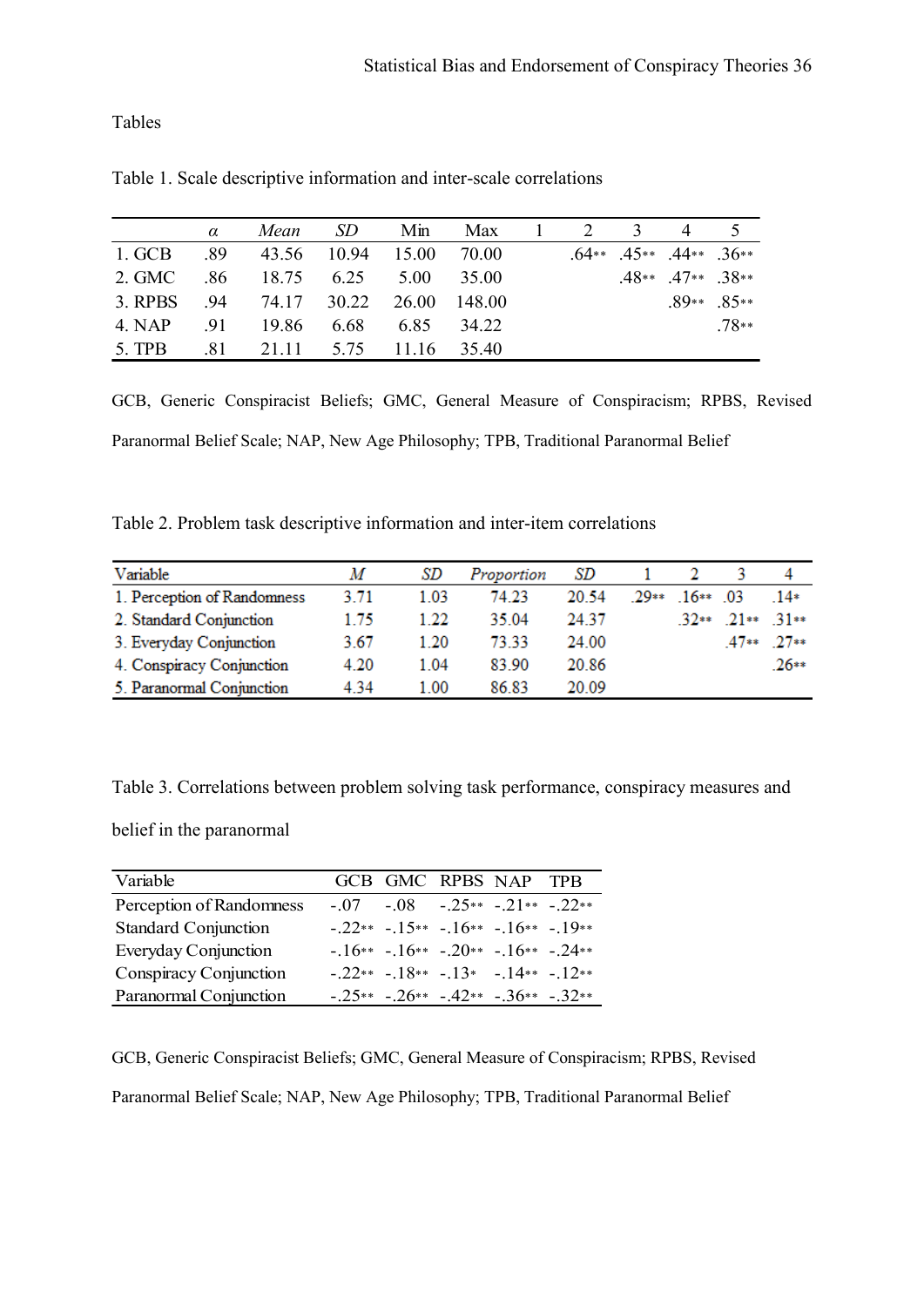

**Fig 1** Model 1: Relationships of Perception of Randomness with Paranormal Belief factors, and Conjunction Fallacy with General Conspiracy. *Note.* Latent variables are represented by ellipses; observed variables are represented by rectangles; error of measurement is indicated by 'e'; \* indicates  $p < .05$ , \*\* indicates  $p < .001$